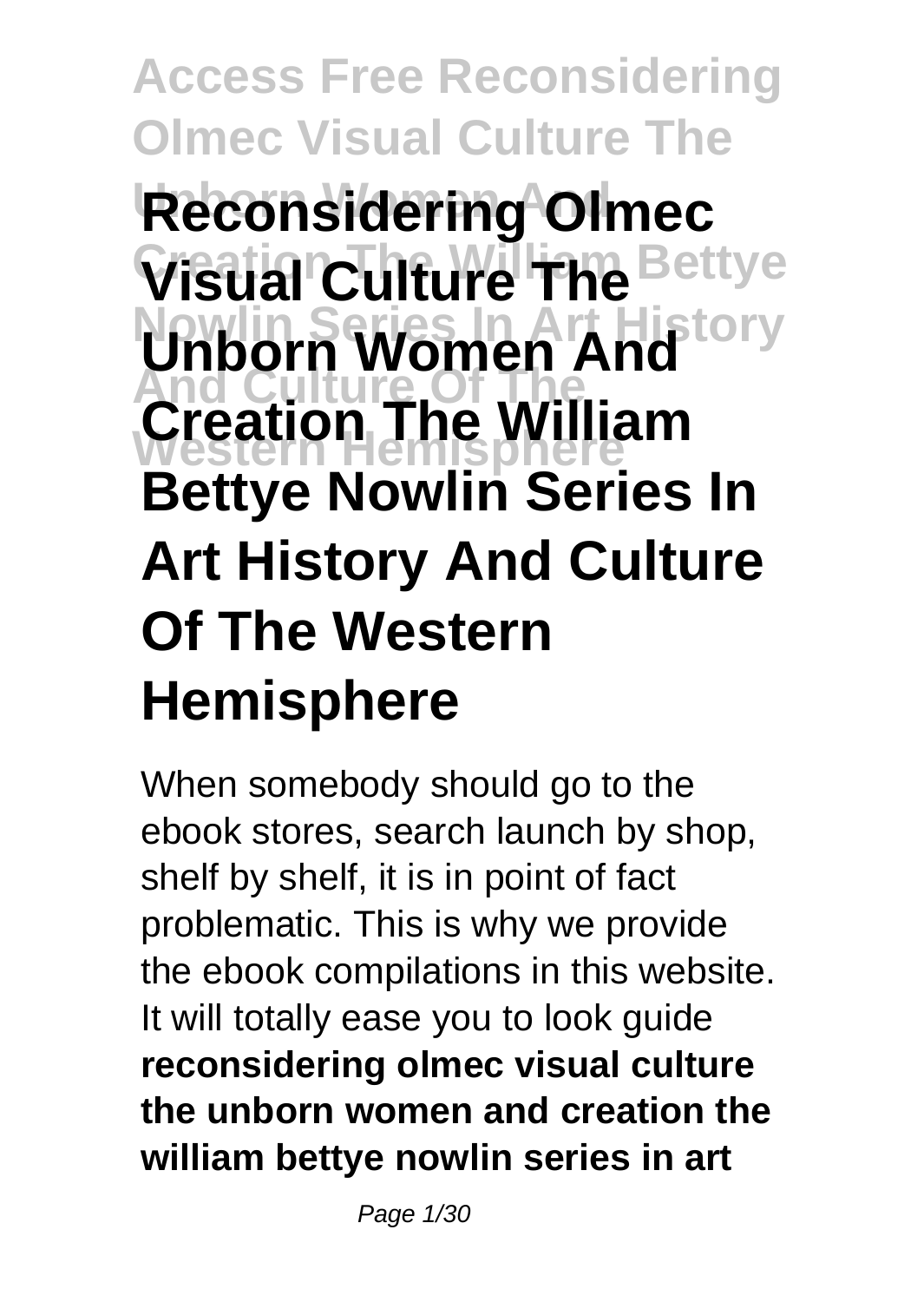**history and culture of the western hemisphere** as you such as. Bettye

By searching the title, publisher, or OTY authors of guide you really want, you can discover them rapidly. In the<br>haves werknlass or parhaps in house, workplace, or perhaps in your method can be every best area within net connections. If you seek to download and install the reconsidering olmec visual culture the unborn women and creation the william bettye nowlin series in art history and culture of the western hemisphere, it is enormously simple then, in the past currently we extend the connect to buy and create bargains to download and install reconsidering olmec visual culture the unborn women and creation the william bettye nowlin series in art history and culture of the western hemisphere so simple! Page 2/30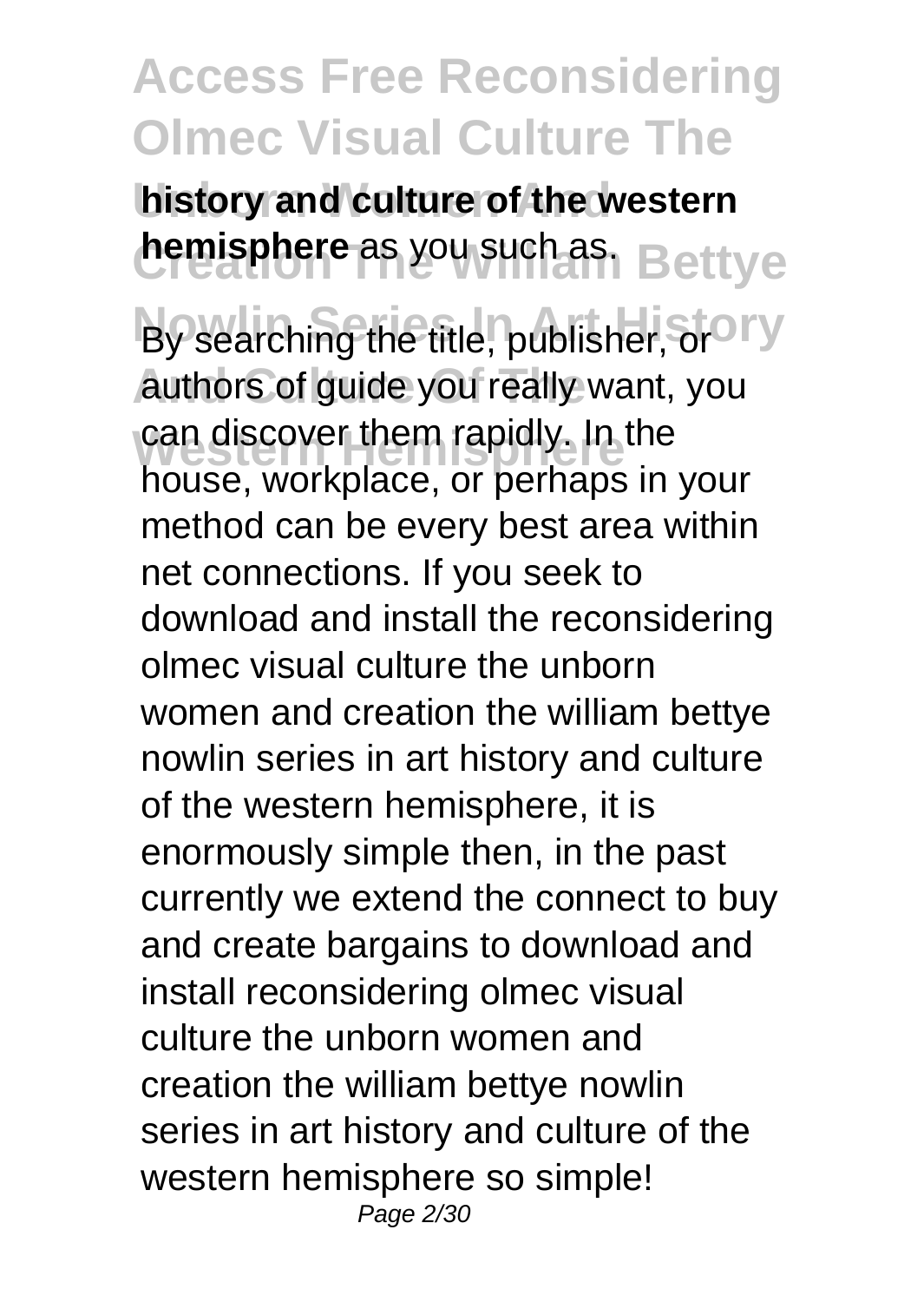**Access Free Reconsidering Olmec Visual Culture The Unborn Women And** Lecture 05 Pre-Classic Cultures:<br>Classes W0026 Testibuseen **Normalist China Community China Control Rethinking the First Americans.** Story **Presented by Wilson "Dub" Crook <del>Murals and Mysteries of the</del>**<br>Mayo, *Millian* Caturea RhD You Olmecs \u0026 Teotihuacan Maya - William Saturno, PhD You Need To Hear This! Our History Is NOT What We Are Told! Ancient Civilizations | Graham Hancock **The Evolution of Death \u0026 Burial, 12/13: Olmecs and Mayans by John David Ebert** Living in a visual culture **Solving Mysteries of the Ancient Maya, Dr. Michael Coe Anthropologist The Classic Maya Collapse: New Evidence on a Great Mystery** The History and Culture of **Olmec Civilization The Olmec Legacy** Ancient Mesoamerica - Dr. Michael Whalen Terence McKenna: Ethnobotany of shamanism Part 2 Page 3/30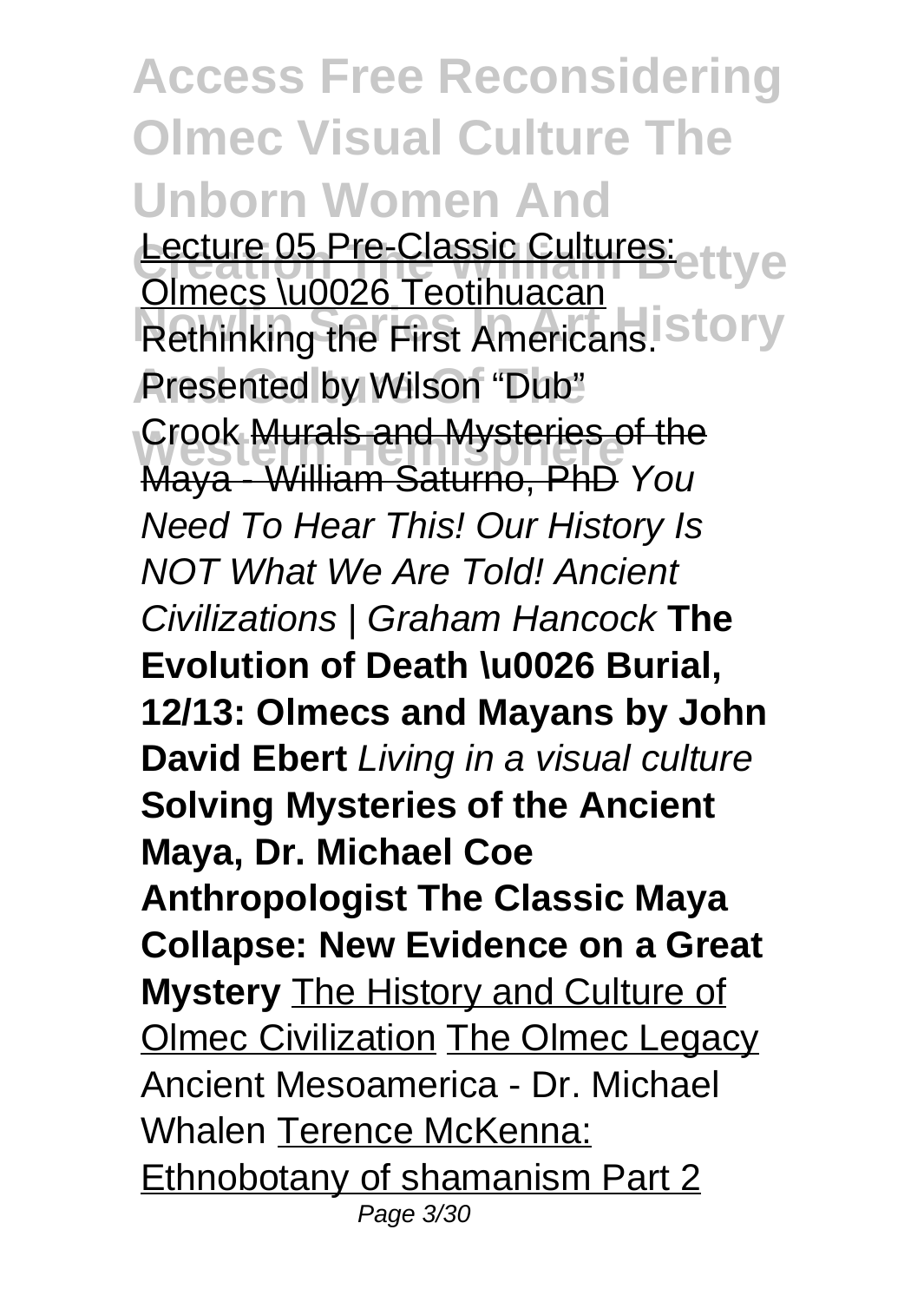**Unborn Women And Graham Hancock... Ancient Hidden Knowledge, The Giant Cataclysm** ye **And Secret History**

**The Olmec CivilizationOlmec Origins: The Mystery of Mexico's Megalith Builders - Hugh Newman** 

Toltec Shamanism: The Spiritual Realism | Documentary Poverty Point: Archaic Anomaly? Who were the Toltecs? A Quick Look at the Toltecs in Mythology and History BEFORE THE MAYA: Olmecs, Quetzalcoatl and Megalithic Origins - Hugh Newman - FEATURE 4 Awesome Discoveries made with LIDAR Technology The Urbanized Jungle: Ancient Maya Garden Cities The Zapotecs (Zapotec Civilization of Ancient Mexico) **A New History for Humanity – The Human Era** Tiwanaku Part 2: The Empire? Lecture: \"The Mysteries of the Ancient Maya Civilization and the Apogee of Page 4/30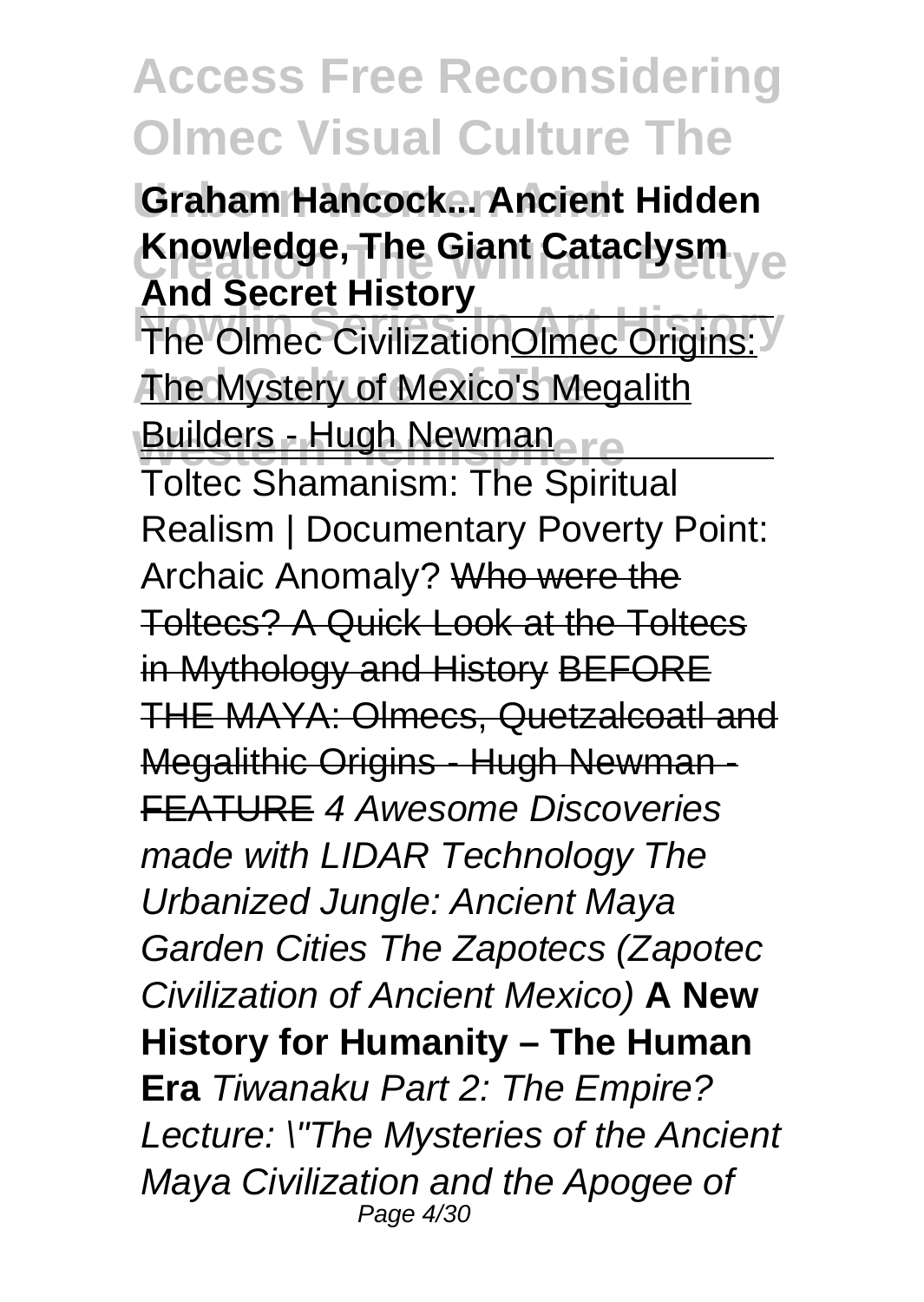Art in the Americas\" [Session One] Symposium—American Material and **Nineteenth Century Parallel History Civilizations: Ancient Angkor and the Western Hemisphere** Ancient Maya **Learning to Look: The** Visual Culture of the "Long" **Interdisciplinary Value of Historical Visual Culture** Takeshi Inomata: Origins of Maya Civilization Reconsidered: Ritual, Sedentism, and Olmec Connection **Were They Enslaved? A New Look at Maya Figurines Reconsidering Olmec Visual Culture The** Nichols, Deborah L. and Stoner, Wesley D. 2019. BEFORE TEOTIHUACAN—ALTICA, EXCHANGE, INTERACTIONS, AND THE ORIGINS OF COMPLEX SOCIETY IN THE NORTHEAST BASIN OF ...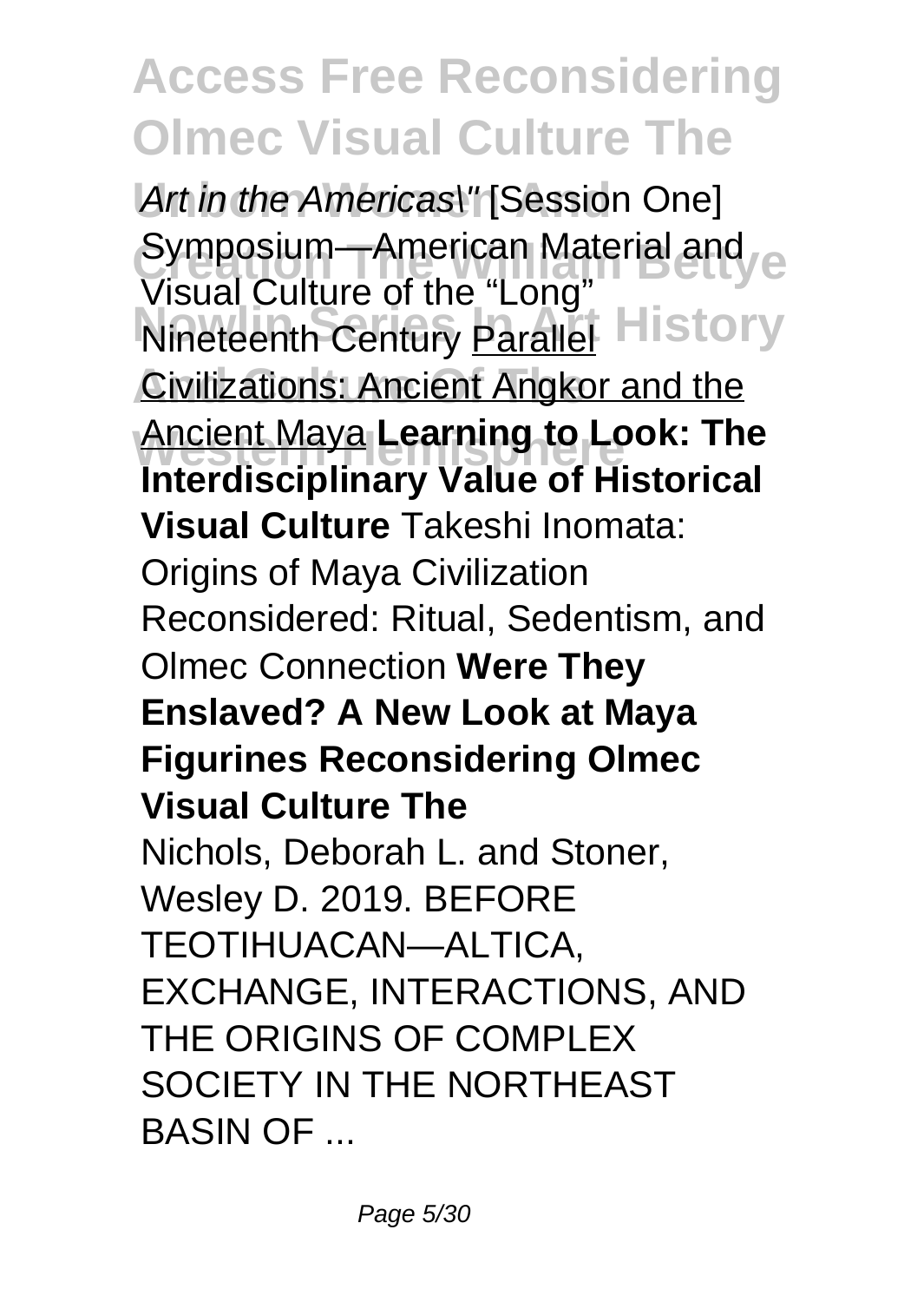**The Early Olmec and Mesoamerica** Many surviving relics of their culture yet defacement that might indicate ritual V practices, repudiation of the Olmec worldview ... aspects of the visual arts display marks of deliberate regionally ...

#### **De Young lays out awesome path to past in 'Olmec'**

The people of this mask are the Olmec, who ruled in what's now Mexico for around a thousand years, from 1400 to 400 BC. They've been called the mother culture - the 'cultura madre' - of Central ...

#### **Episode 29 - Olmec stone mask**

Street corners, guild halls, government offices, and confraternity centers contained paintings that made the city of Florence a visual jewel at precisely Page 6/30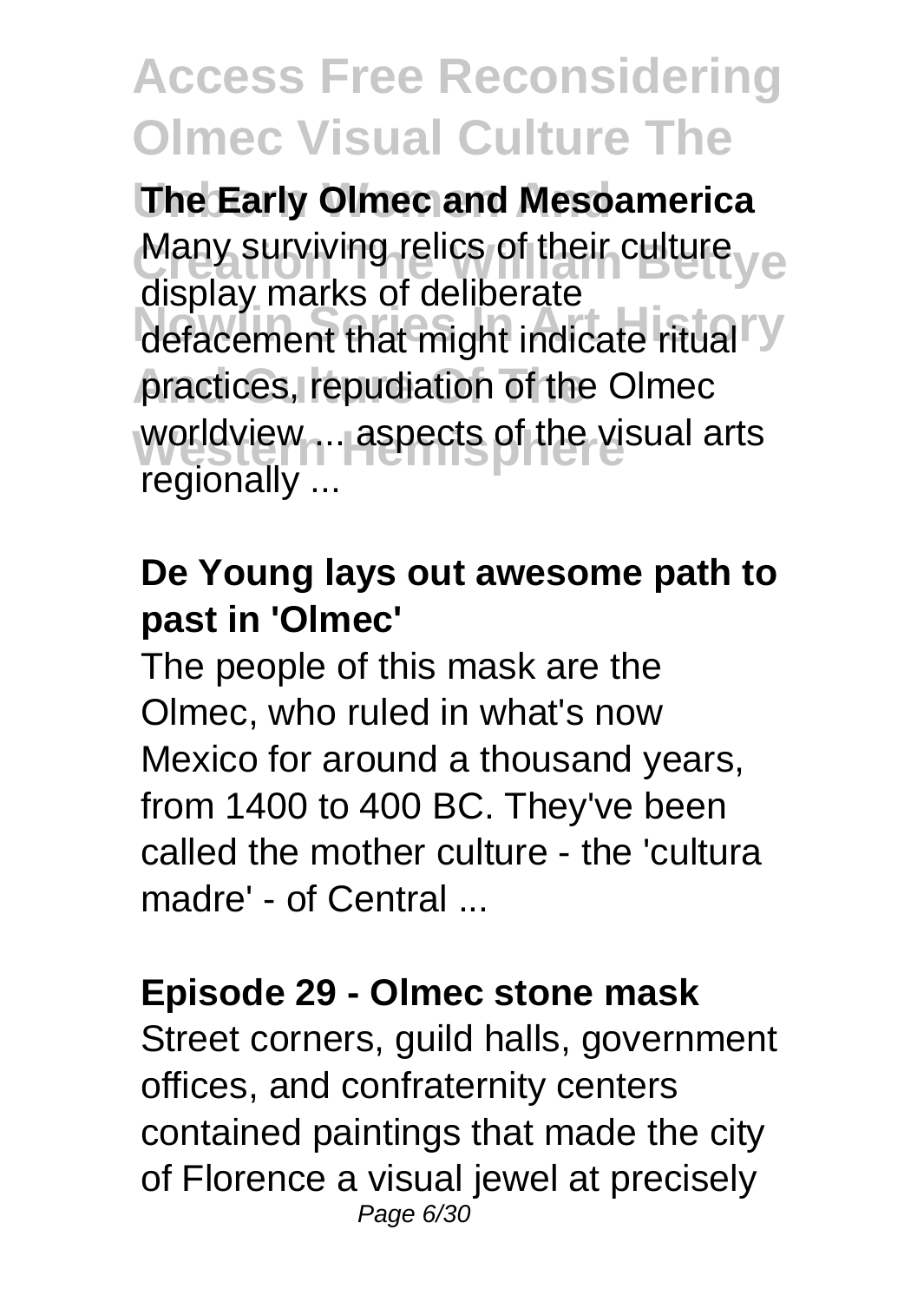the time of its emergence as an international The William Bettye

**Public Painting and Visual Culture** Y **And Culture Of The in Early Republican Florence** With summer here, Armenians are<br>Remains their heliday actorises planning their holiday getaways. But one of Armenians' traditional vacation destinations, Georgia, has become problematic. Tension was further exacerbated by reports, ...

**In wake of war, Armenians reconsidering vacations to Georgia** Souvenirs: Traditional fisherman's sweaters or, beyond the tried-and-true, fashion-forward wool cardigans and hoodies; ceramics with landscapeinspired colors; bold-hued visual art; and Faroese ...

#### **In the Faroe Islands, dramatic**

Page 7/30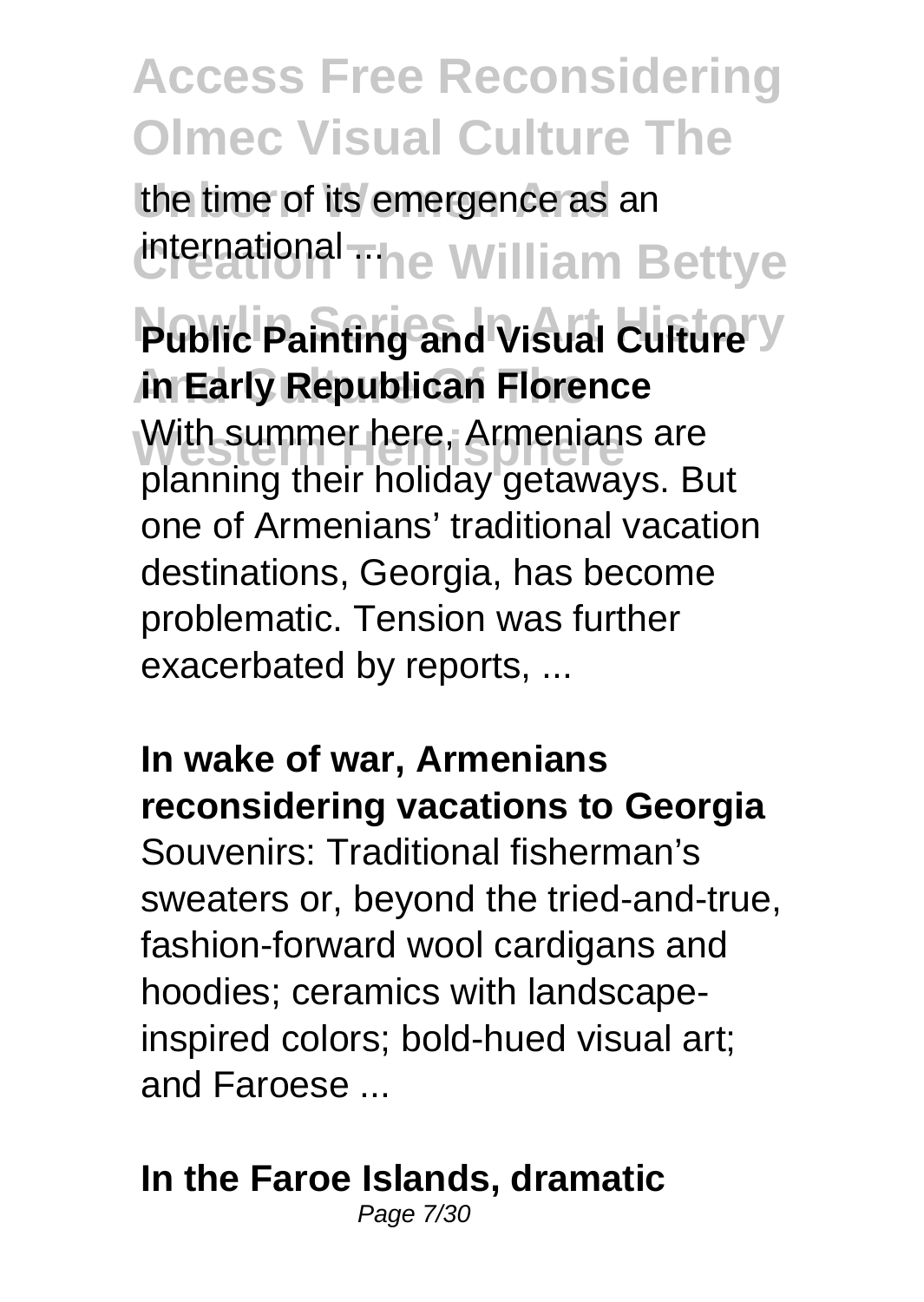**Unborn Women And topography and an otherworldly** sense of mystery **William Bettye Nowlin Series In Art History** Thursday the time is right to consider a decentralized and deregulated version of college sports, shifting power to NCAA President Mark Emmert said conferences and campuses and reconsidering how ...

### **NCAA's Emmert: It is time to decentralize college sports**

Redesign around the Design Principles creates conditions that "support the talents and agency of each child; respect the culture and ... portrait of a graduate or reconsidering learning goals.

### **Putting the Science Of Learning And Development Into Action**

Olympic officials have warned Queensland premier Annastacia Page 8/30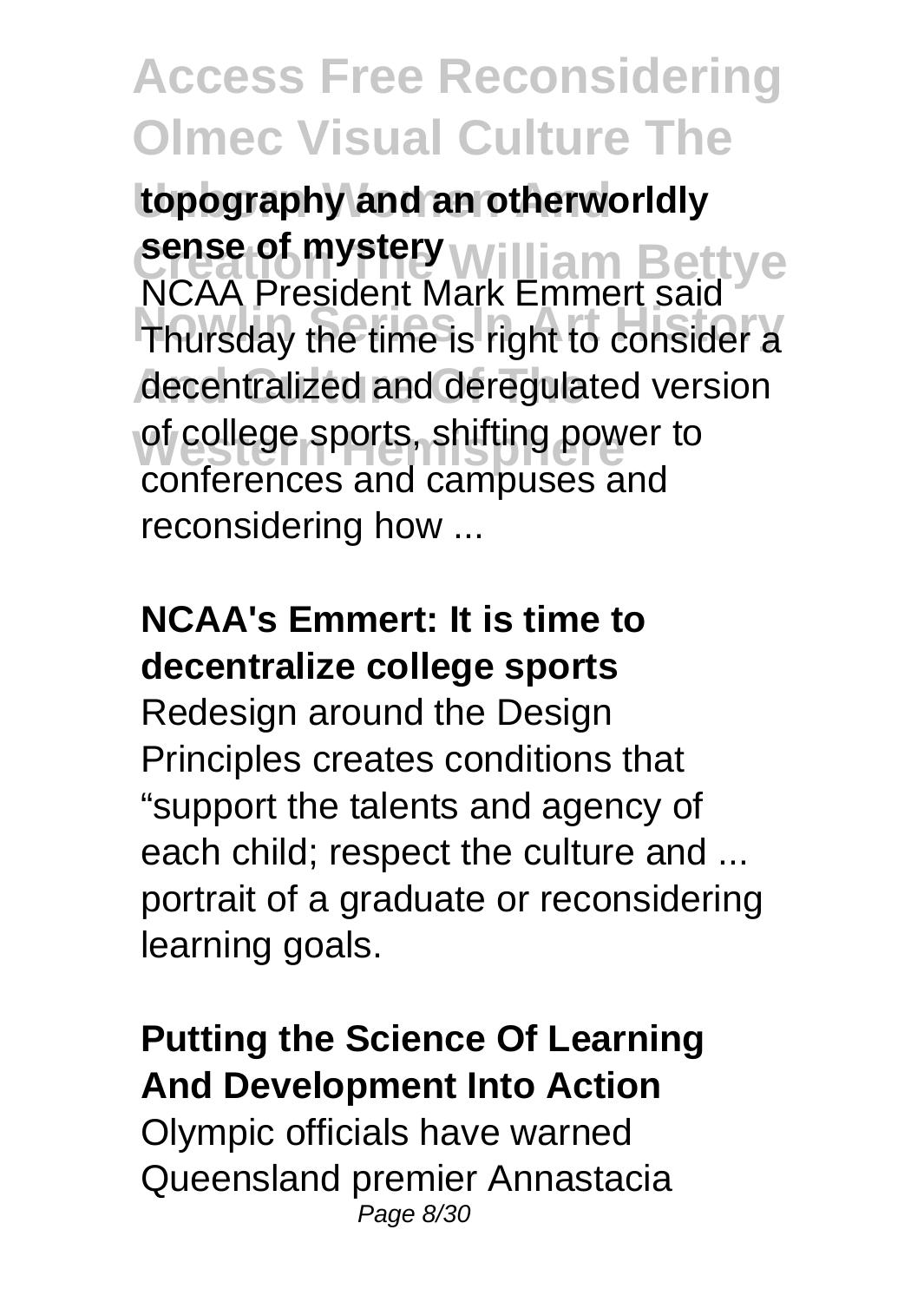Palaszczuk that she has to turn up in Tokyo and press the case for a **Nowland Secrets, Indian Inc.**<br>Ms Palaszczuk was reconsidering ... **And Culture Of The Brisbane Olympic Games 2032 bid**<br> **Western Head office IOC count woman** Brisbane 2032 Olympics. News that **under threat after IOC send warning to Annastacia Palaszczuk** Introduction Preface Chapter 1: Santa Clara University University Vision, Mission, and Fundamental Values ...

#### **Department of Art and Art History**

Some of us would've done anything to run through a makeshift temple to retrieve Goro Nydo Masamune's fabled Honjo Masamune sword and lay it as the mighty Olmec's feet for a chance to win a new ...

### **10 Brilliant Ideas for Pop Culture Pop-Up Bars Around Dallas**

Page 9/30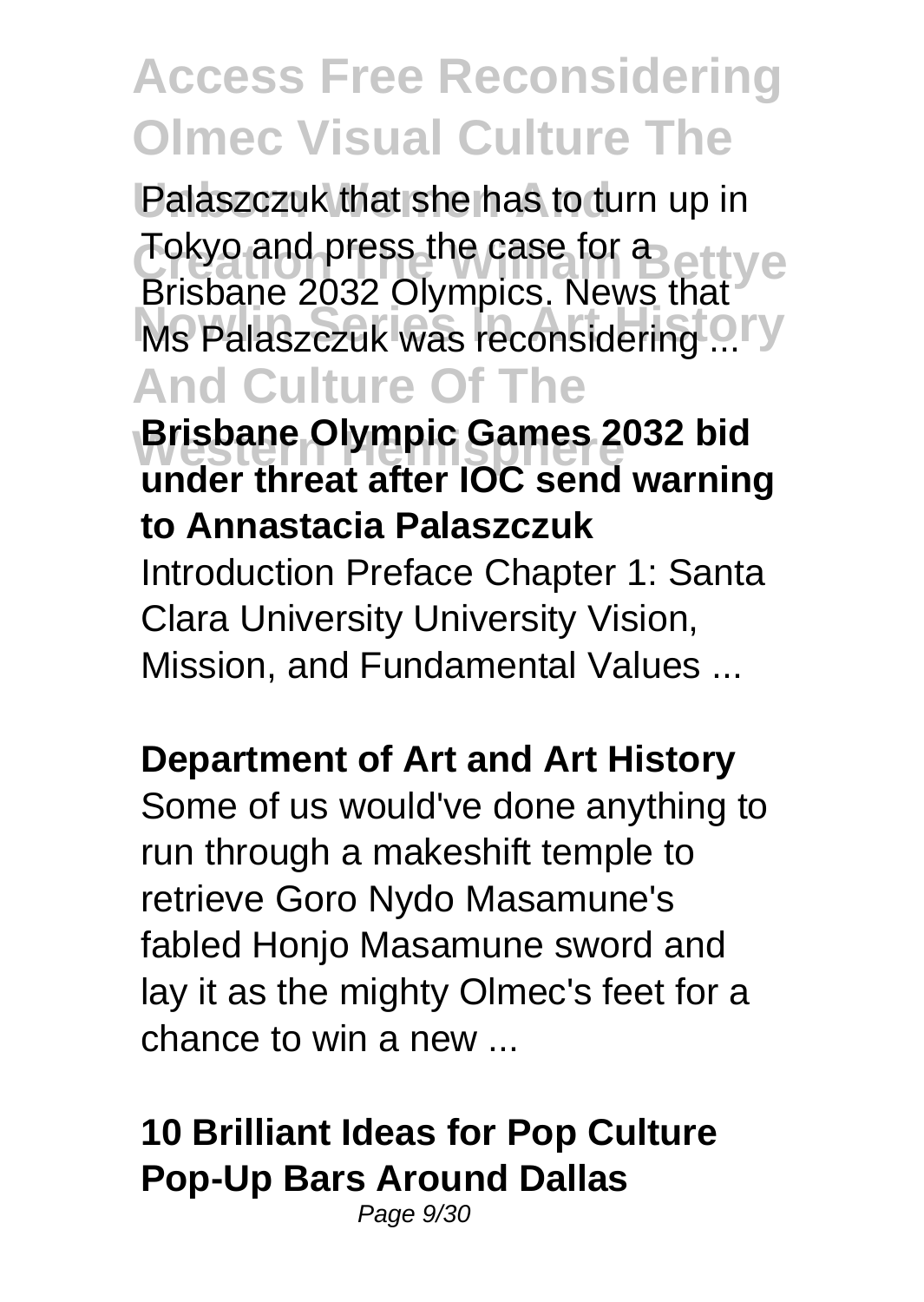Site navigation refers to the functional and visual design of a website ... but it might coordinary about to the reconsidering something they'd Story initially disregarded. When combined with strong **Hemisphere** might even nudge them towards

### **How to Create a Seamless eCommerce Site Navigation Experience**

As the world emerges from the worst pandemic in a century, companies are reconsidering many of their ... a range of new issues around workplace culture and employee wellness.

#### **How Companies Can Thrive In The Emerging Era Of Hybrid Work**

Moki's visual sensibility — elemental and abstract — and Don's globalist attitudes toward music resonate more deeply in a world where many people Page 10/30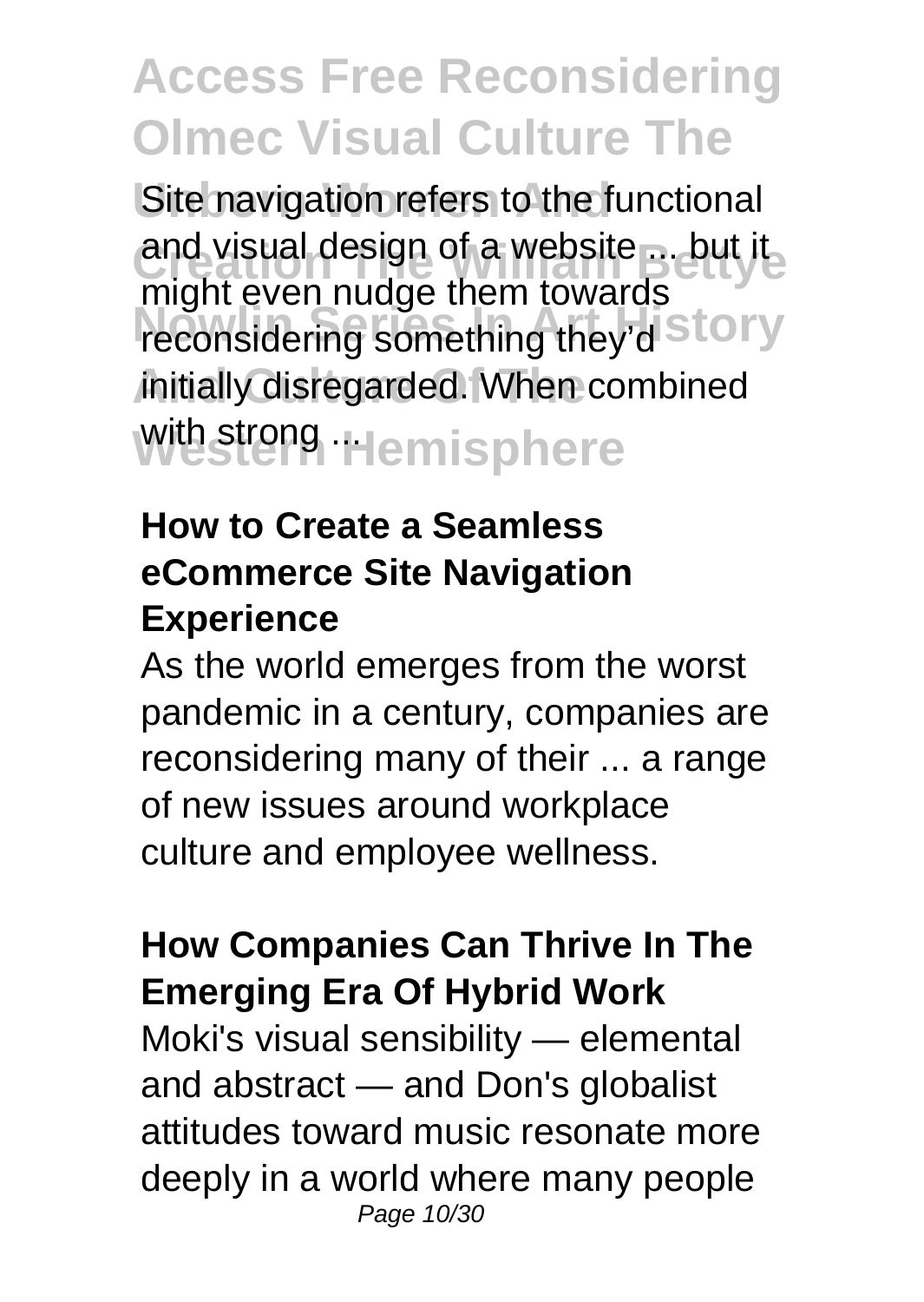**Access Free Reconsidering Olmec Visual Culture The** are currently reconsidering or actually **Creation The William Bettye** ... **Don and Moki Cherry's organic LOTY Areams made real f** The The story goes that Souris was named<br>hydrogik Acadian orthogones by early Acadian settlers when a plague of mice invaded the area. But Jason MacGregor believes that could be a fanciful myth. (Kevin Baillie) When Jason ...

### **Is 'mouse' a mistake? Reconsidering the origin of the name of Souris, P.E.I.**

This expansion of ethnic studies comes at a time of heightened racial awareness in San Diego, where many are reconsidering, how racism should be confronted in the classroom, especially after ...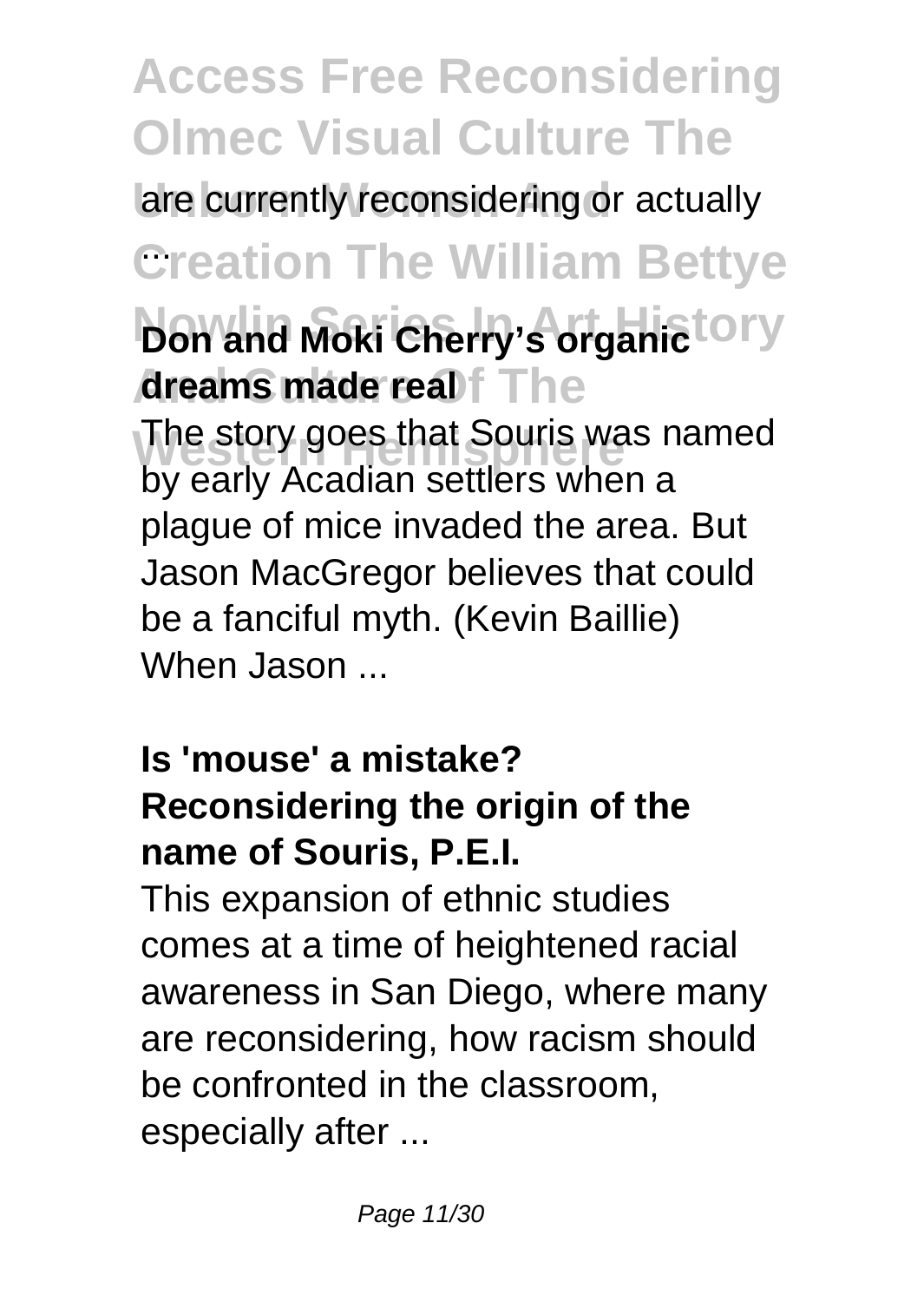**SD Unified Ethnic Studies Expansion Sparks Debate Over How Nowlin Series In Art History** But Washington's idea that the goal of public education was to make citizens **Race Should Be Taught In The Classroom** somewhat more "homogeneous" is worth reconsidering. Were President Washington alive today, I believe he would ...

### **America's founders believed civic education and historical knowledge would prevent tyranny - and foster democracy**

Garcia did hint at the possibility of reconsidering the waitlist, depending on the status of the program after the next two years. "While I'm really, really, really happy we don't have to

...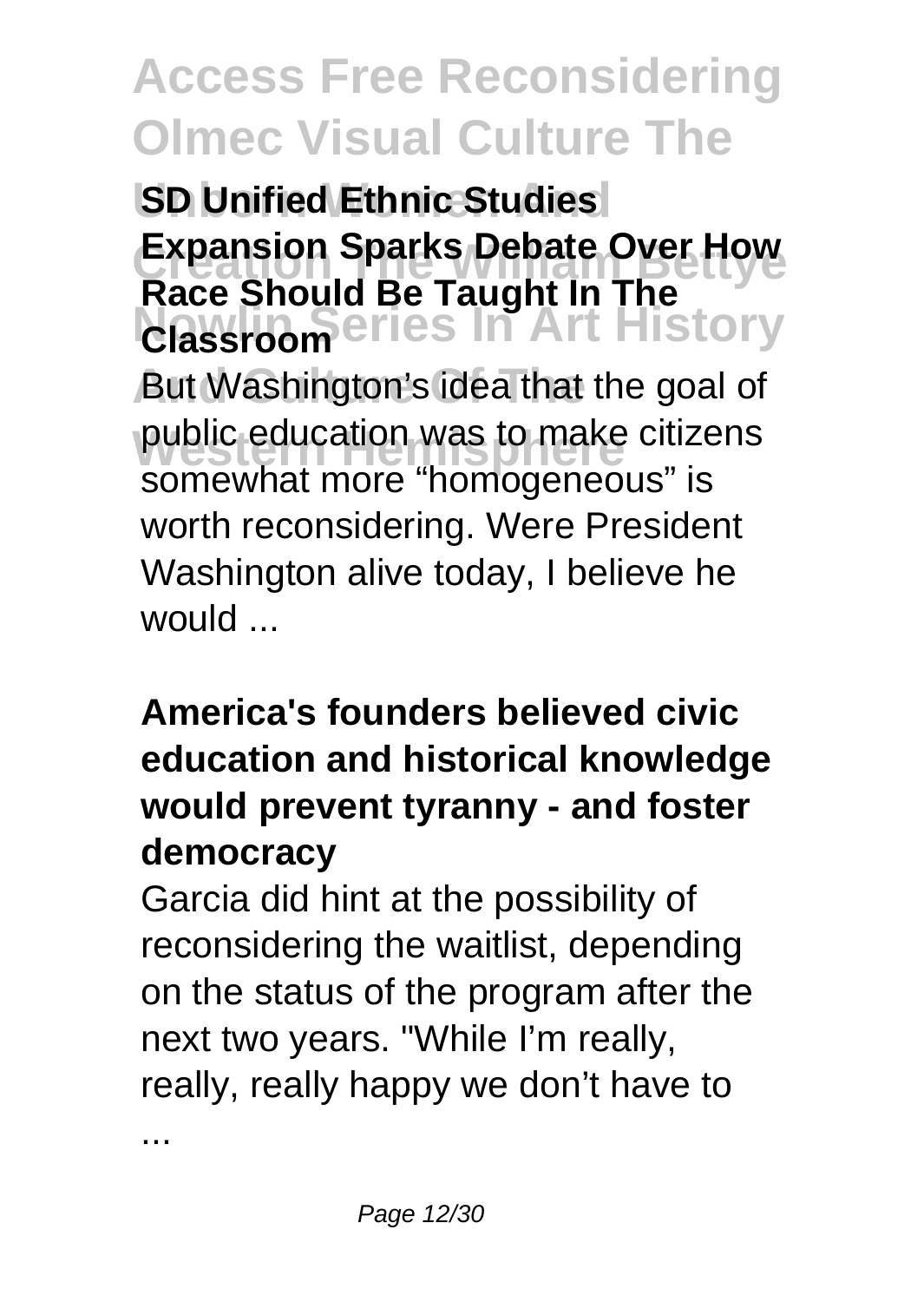**HIV Drug Program Serving Thousands Of Low-Income Texans Chinese companies are already Story** reconsidering US listings, hitting a **Western Hemisphere**<br>Replace and applicit aged the name **Will Avoid Waitlist — For Now** Bankers and analysts said the new regulations could threaten billions of dollars of Chinese ...

Recently, scholars of Olmec visual culture have identified symbols for umbilical cords, bundles, and cavewombs, as well as a significant number of women portrayed on monuments and as figurines. In this groundbreaking study, Carolyn Tate demonstrates that these subjects were part of a major emphasis on gestational imagery in Formative Page 13/30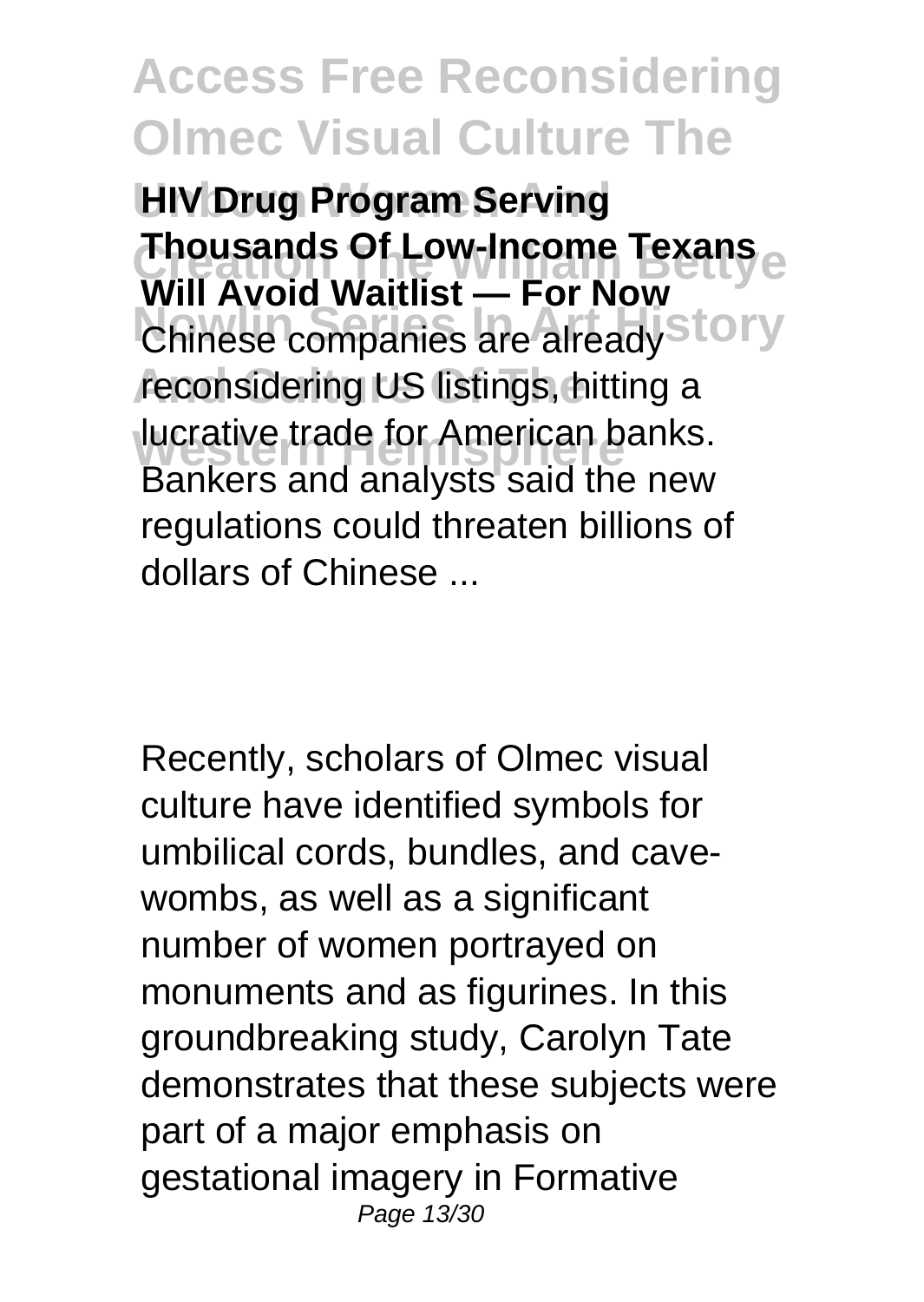Period Mesoamerica. In Reconsidering **Clmec Visual Culture, she identifies yet** and procentic of moments, married in **embryos**, and fetuses in monuments and portable objects dating from 1400 to 400 BC and originating throughout<br>mush of Measomaries, This highly the presence of women, human much of Mesoamerica. This highly original study sheds new light on the prominent roles that women and gestational beings played in Early Formative societies, revealing female shamanic practices, the generative concepts that motivated caching and bundling, and the expression of feminine knowledge in the 260-day cycle and related divinatory and ritual activities. Reconsidering Olmec Visual Culture is the first study that situates the unique hollow babies of Formative Mesoamerica within the context of prominent females and the prevalent imagery of gestation and birth. It is Page 14/30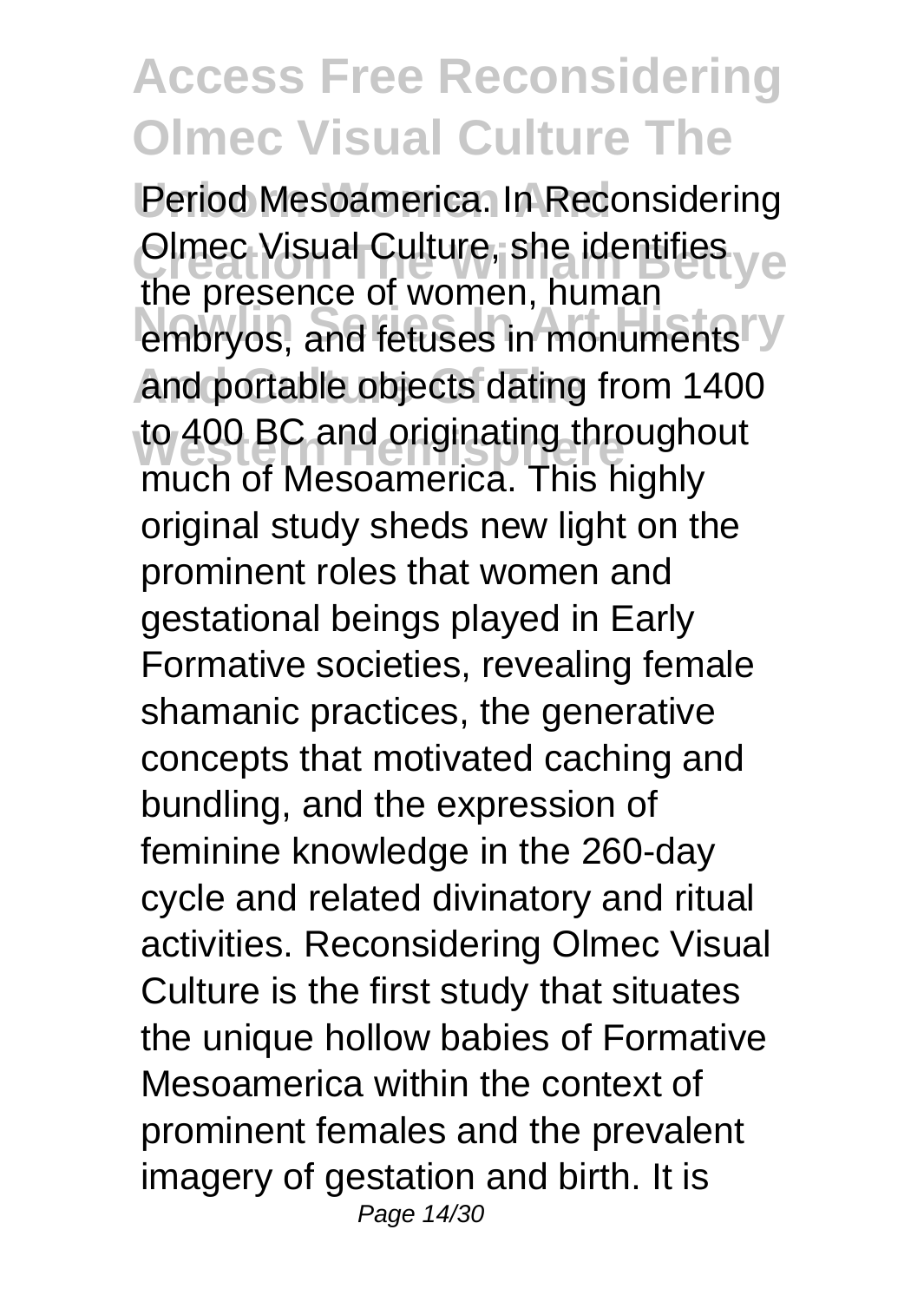also the first major art historical study of La Venta and the first to identify tye messuments of danced values. understanding of how later societies, including Teotihuacan and West Mesoamerica's earliest creation Mexico, as well as the Maya, either rejected certain Formative Period visual forms, rituals, social roles, and concepts or adopted and transformed them into the enduring themes of Mesoamerican symbol systems.

Recently, scholars of Olmec visual culture have identified symbols for umbilical cords, bundles, and cavewombs, as well as a significant number of women portrayed on monuments and as figurines. In this groundbreaking study, Carolyn Tate demonstrates that these subjects were part of a major emphasis on Page 15/30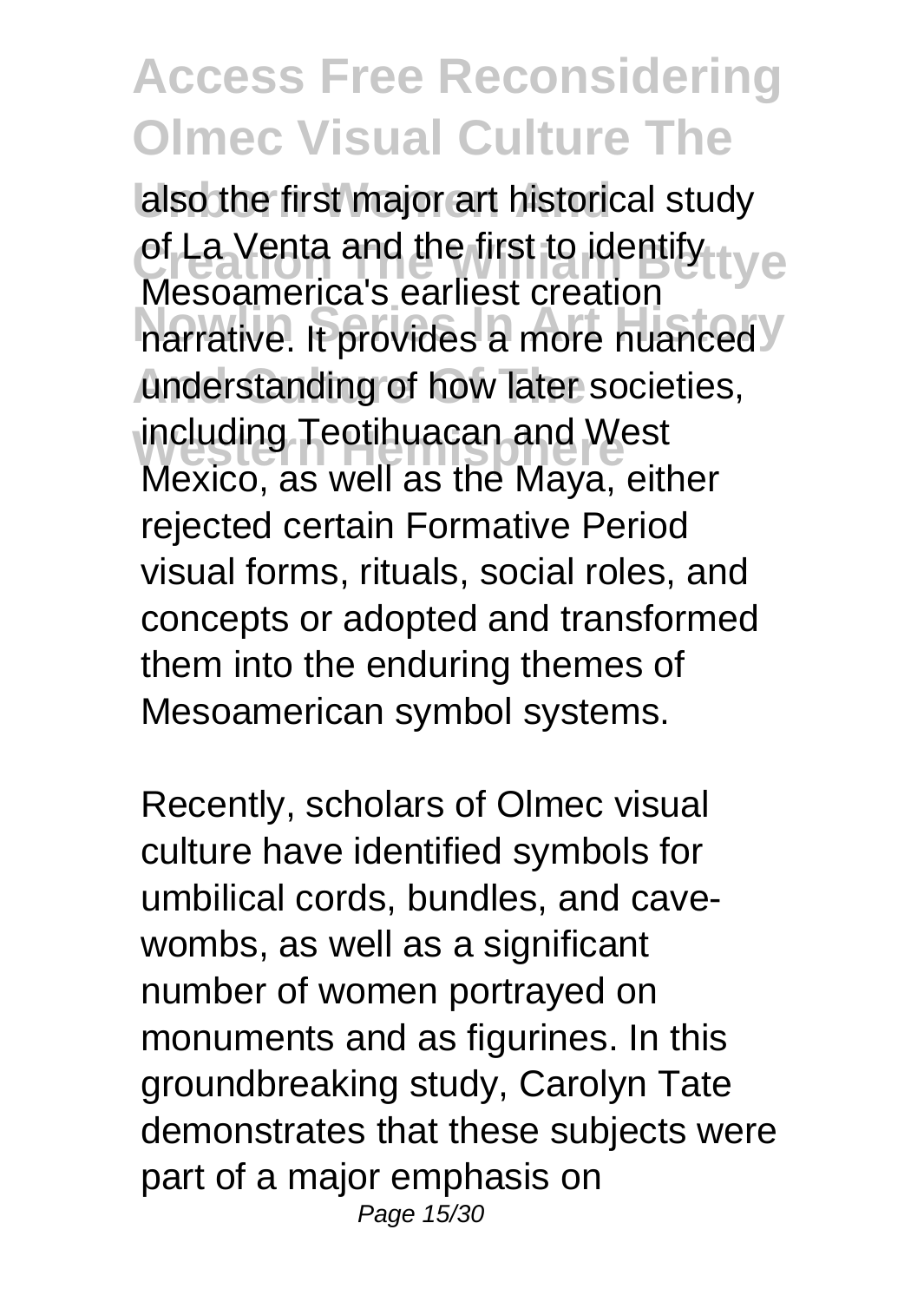gestational imagery in Formative **Period Mesoamerica. In Reconsidering** the presence of women, human Story embryos, and fetuses in monuments and portable objects dating from 1400 Olmec Visual Culture, she identifies to 400 BC and originating throughout much of Mesoamerica. This highly original study sheds new light on the prominent roles that women and gestational beings played in Early Formative societies, revealing female shamanic practices, the generative concepts that motivated caching and bundling, and the expression of feminine knowledge in the 260-day cycle and related divinatory and ritual activities. Reconsidering Olmec Visual Culture is the first study that situates the unique hollow babies of Formative Mesoamerica within the context of prominent females and the prevalent Page 16/30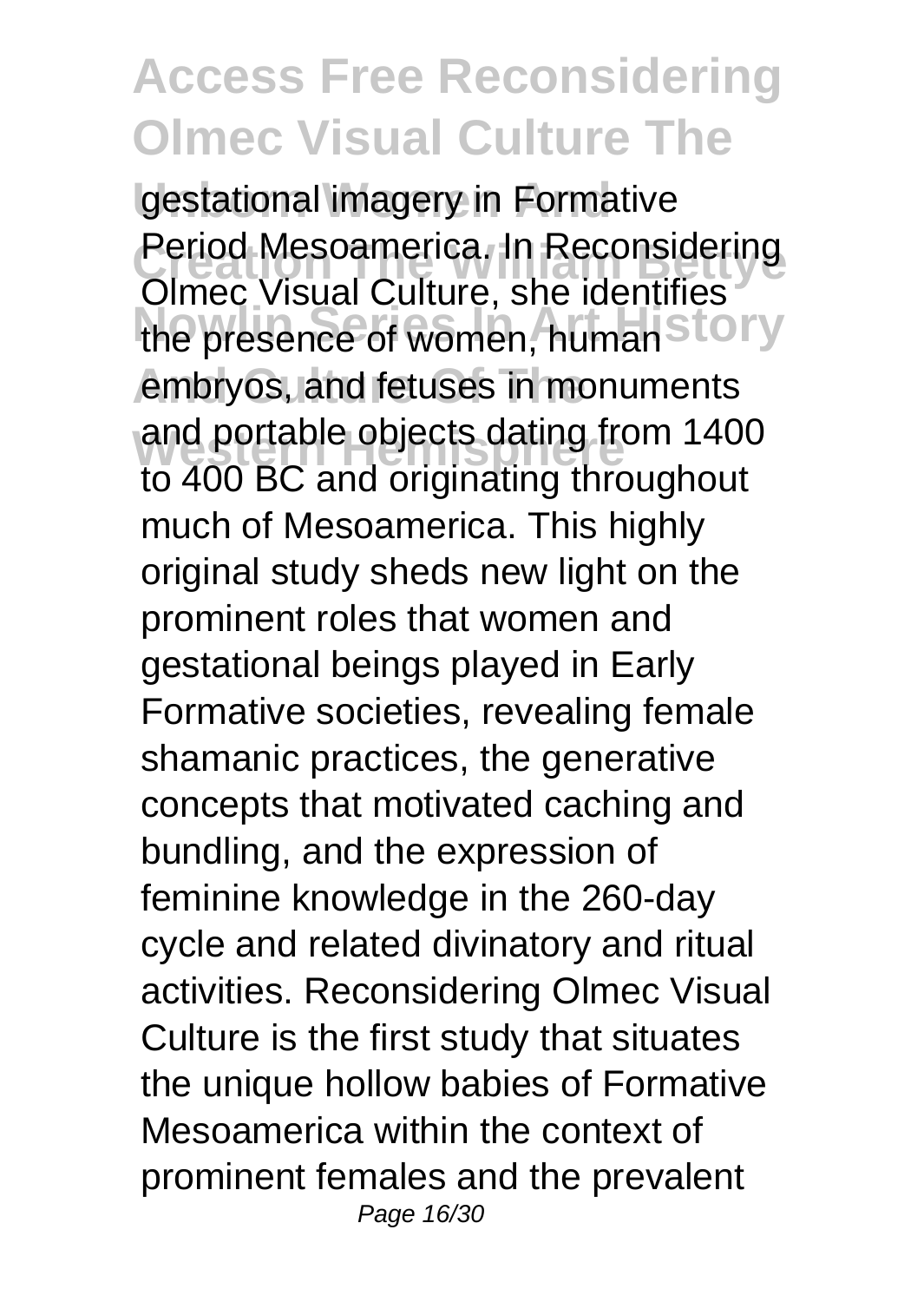imagery of gestation and birth. It is also the first major art historical study experience on the first to identify **Mesoamerica's earliest creation Story And Culture Of The** narrative. It provides a more nuanced understanding of how later societies, of La Venta and the first to identify including Teotihuacan and West Mexico, as well as the Maya, either rejected certain Formative Period visual forms, rituals, social roles, and concepts or adopted and transformed them into the enduring themes of Mesoamerican symbol systems.

As archaeologists peel away the jungle covering that has both obscured and preserved the ancient Maya cities of Mexico and Central America, other scholars have only a limited time to study and understand the sites before the jungle, weather, and human encroachment efface them again, Page 17/30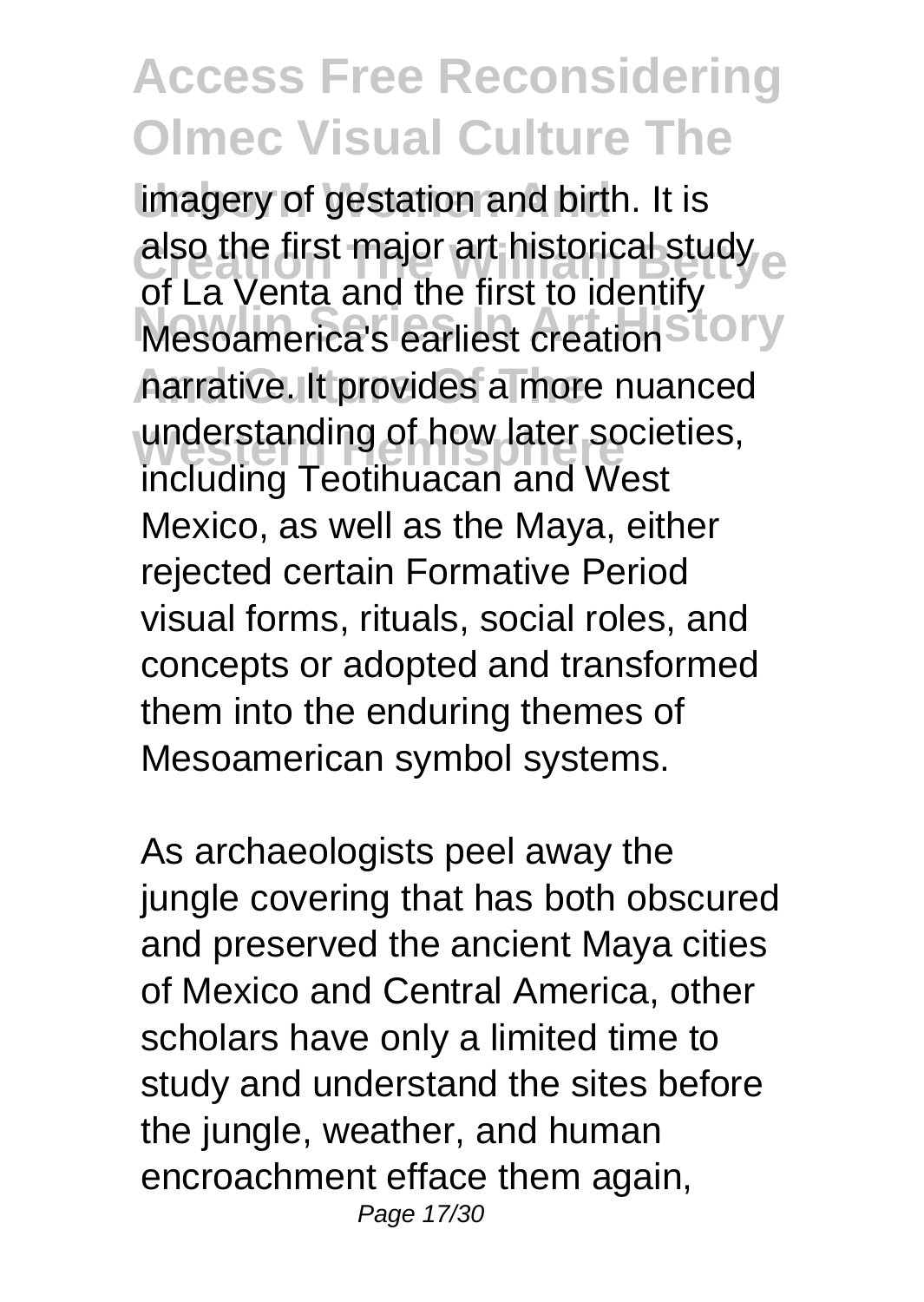perhaps forever. This urgency underlies Yaxchilan: The Design of a **Nowlin Series In Art History** comprehensive catalog and analysis of all the city's extant buildings and sculptures. During a year of field work, Maya Ceremonial City, Carolyn Tate's Tate fully documented the appearance of the site as of 1987. For each sculpture and building, she records its discovery, present location, condition, measurements, and astronomical orientation and reconstructs its Long Counts and Julian dates from Calendar Rounds. Line drawings and photographs provide a visual document of the art and architecture of Yaxchilan. More than mere documentation, however, the book explores the phenomenon of art within Maya society. Tate establishes a general framework of cultural practices, spiritual beliefs, and Page 18/30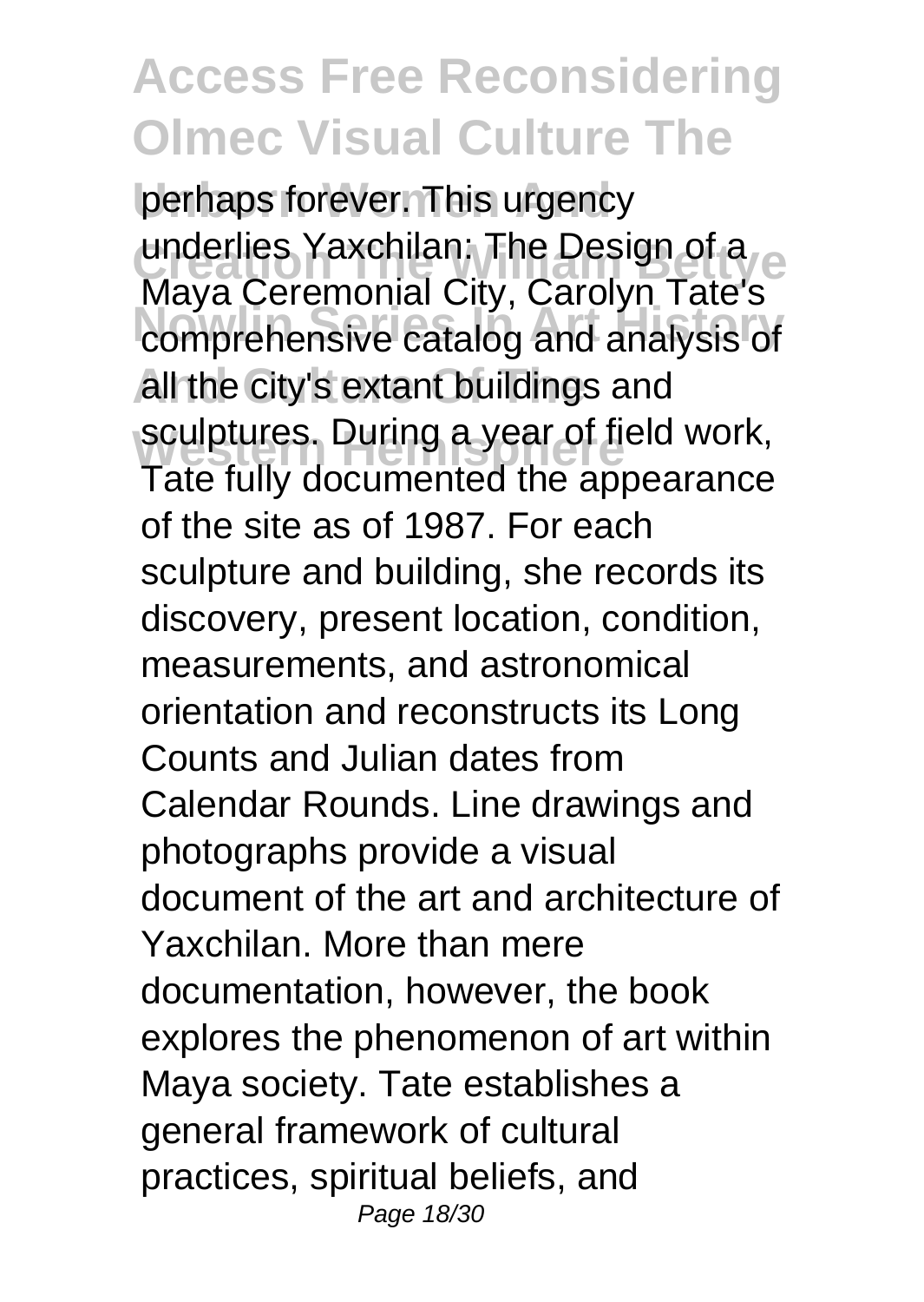knowledge likely to have been shared by eighth-century Maya people. The ye **Considered in relation to other modes** of aesthetic expression, such as oral tradition and ritual. This kind of<br>analysis is new in Maya studies and process of making public art is tradition and ritual. This kind of offers fresh insight into the function of these magnificent cities and the powerful role public art and architecture play in establishing cultural norms, in education in a semiliterate society, and in developing the personal and community identities of individuals. Several chapters cover the specifics of art and iconography at Yaxchilan as a basis for examining the creation of the city in the Late Classic period. Individual sculptures are attributed to the hands of single artists and workshops, thus aiding in dating several of the monuments. The Page 19/30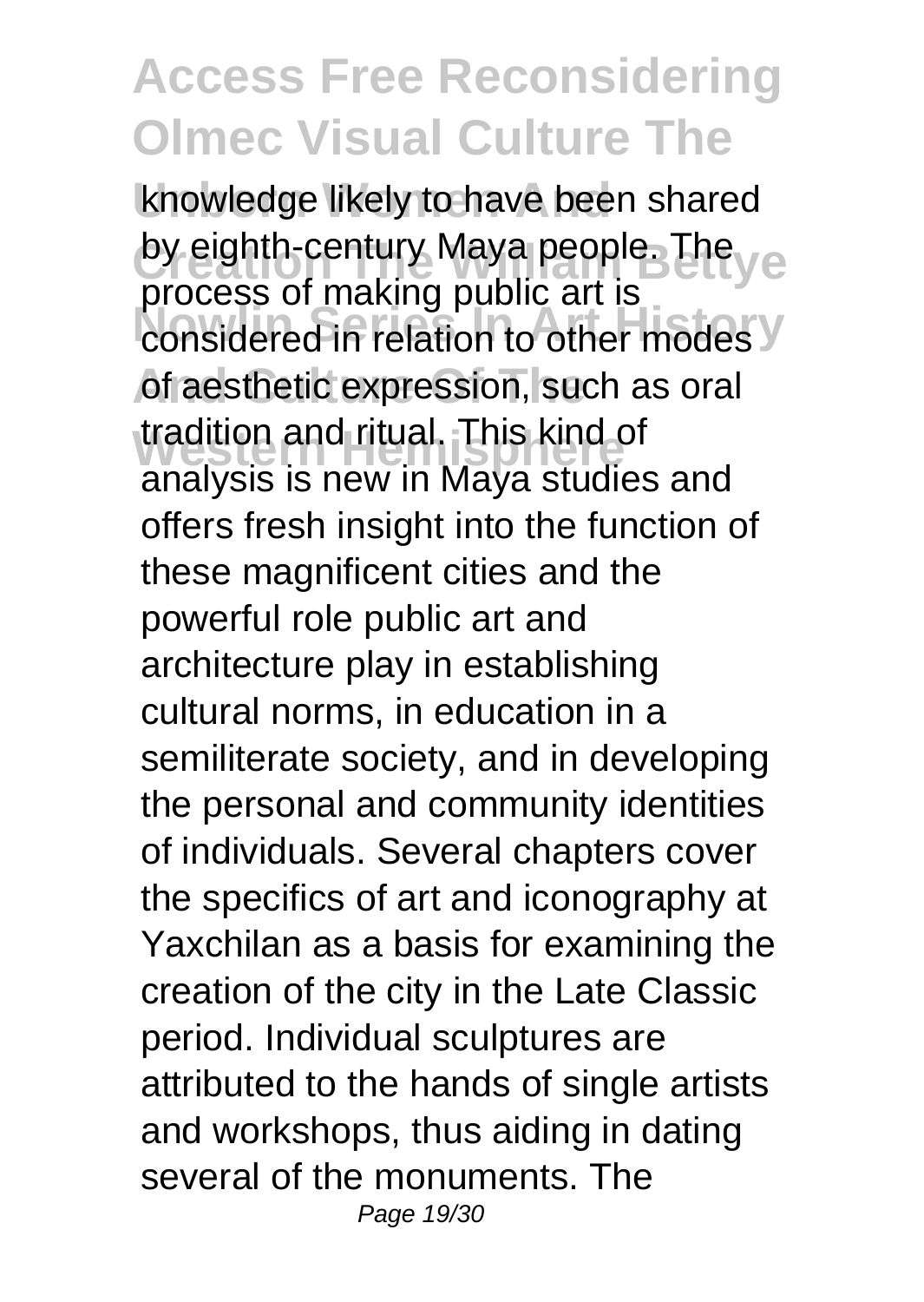significance of headdresses, **Dackracks, and other costume**<br>elements seen on monuments is tied to specific rituals and fashions, and influence from other sites is traced. These analyses lead to a history of the<br>declare of the situated the reigne of backracks, and other costume design of the city under the reigns of Shield Jaguar (A.D. 681-741) and Bird Jaguar IV (A.D. 752-772). In Tate's view, Yaxchilan and other Maya cities were designed as both a theater for ritual activities and a nexus of public art and social structures that were crucial in defining the self within Maya society.

Folded plate (1 leaf, 39 x 61 cm, folded to 19 x 16 cm) in pocket.

More than a thousand years ago on the north coast of Peru, Indigenous Moche artists created a large and Page 20/30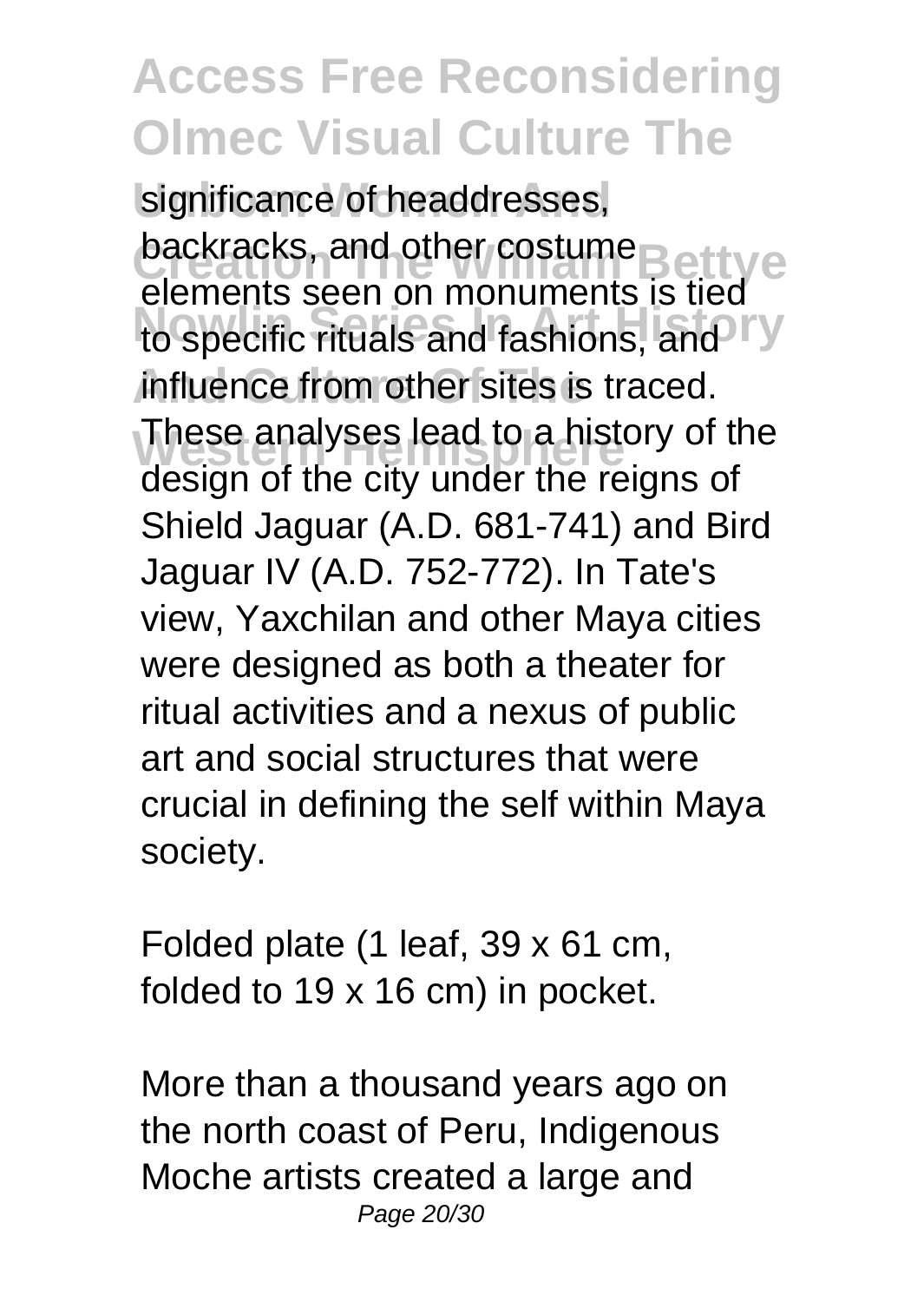significant corpus of sexually explicit **Ceramic works of art. They depicted a** art Brook of Solitary and **History** interconnected human and nonhuman bodies. To the modern eye, these diversity of sex organs and sex acts, Moche "sex pots," as Mary Weismantel calls them, are lively and provocative but also enigmatic creations whose import to their original owners seems impossible to grasp. In Playing with Things, Weismantel shows that there is much to be learned from these ancient artifacts, not merely as inert objects from a long-dead past but as vibrant Indigenous things, alive in their own inhuman temporality. From a new materialist perspective, she fills the gaps left by other analyses of the sex pots in pre-Columbian studies, where sexuality remains marginalized, and in sexuality studies, Page 21/30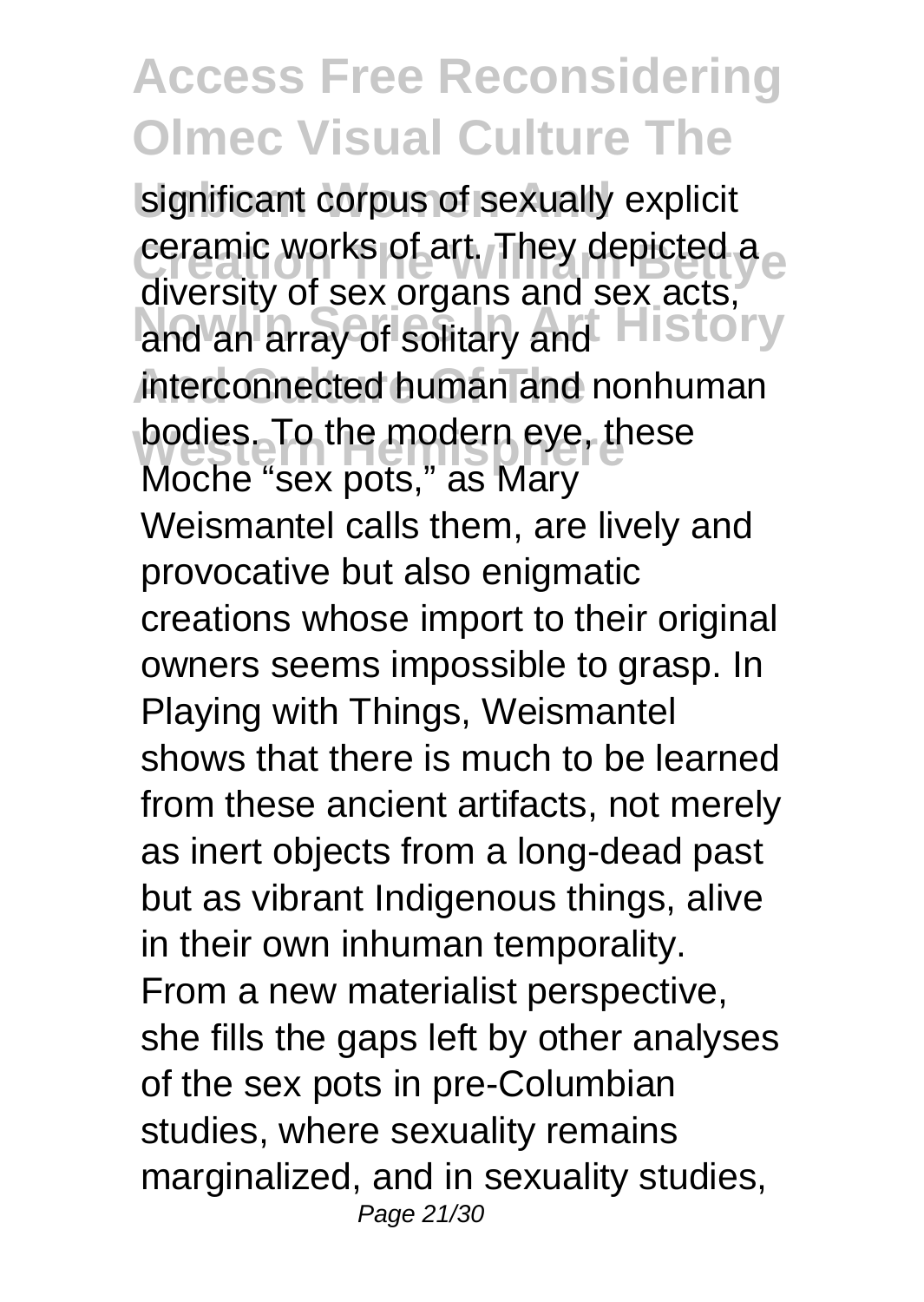where non-Western art is largely **absent.** Taking a decolonial approach and breaking with long-dominant<sup>tory</sup> iconographic traditions, this book explores how the pots "play jokes,"<br>"make habies." "sive nowes "gad." toward an archaeology of sexuality "make babies." "give power." and "hold water," considering the sex pots as actual ceramic bodies that interact with fleshly bodies, now and in the ancient past. A beautifully written study that will be welcomed by students as well as specialists, Playing with Things is a model for archaeological and art historical engagement with the liberating power of queer theory and Indigenous studies.

Inca Myths begins with an introduction to the land and people of the Andes and reviews the sources of our current knowledge of Inca mythology. Gary Page 22/30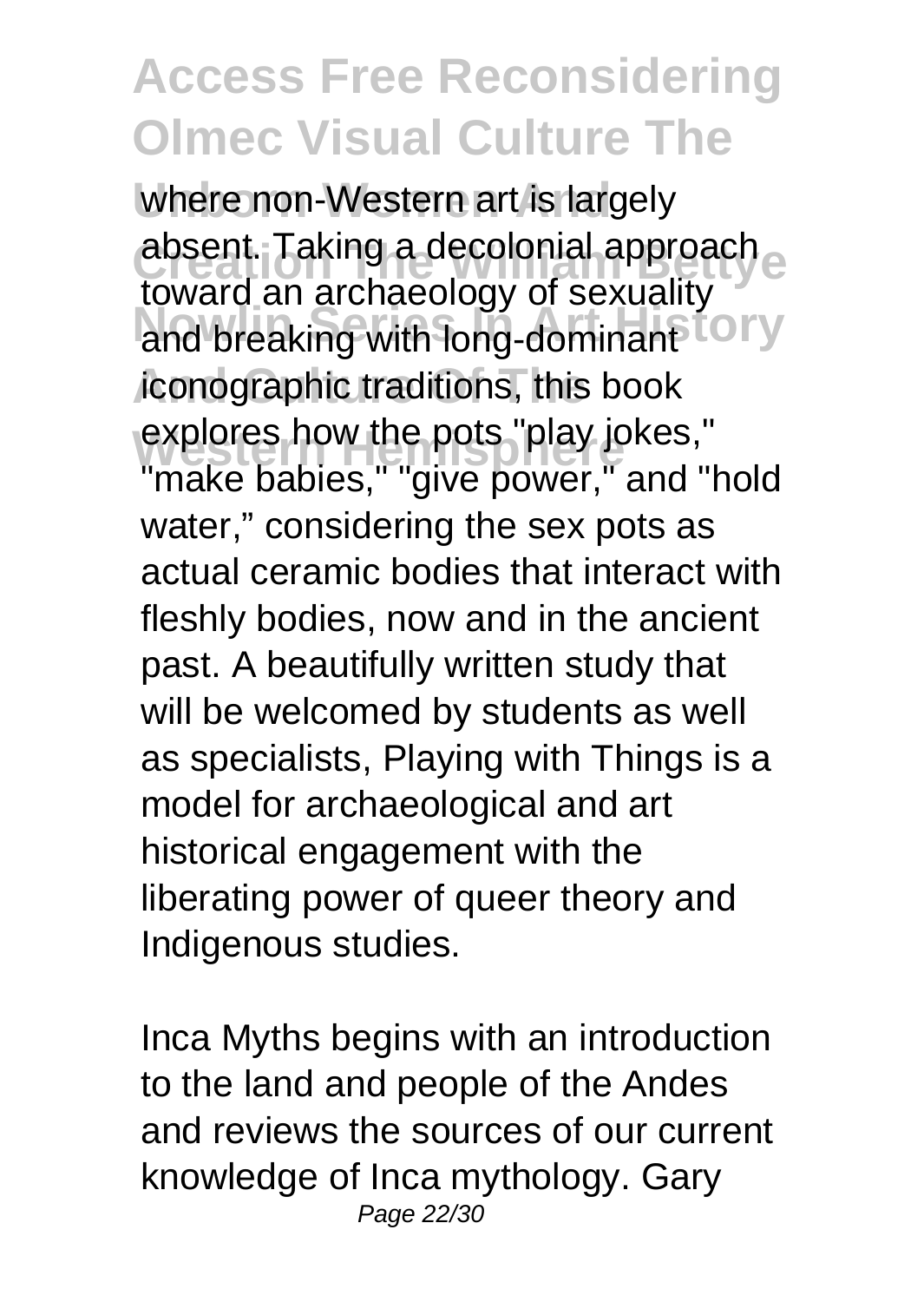Urton then recounts various creation myths, including a selection from the We around the empire. Finally, he draws Y upon his extensive knowledge of the history and ethnography of the Incas various ethnic groups and regions to illuminate the nature and relationships of myth and history. The contents include: Introduction Creation myths Origin myths of the founding of the Inca empire Myths of the works and deeds of the Inca kings Selection of myths from around the empire Animal myths Myths from the Spanish Conquest Conclusions

The Moche, or Mochica, created an extraordinary civilization on the north coast of Peru for most of the first millennium AD. Although they had no written language with which to record their history and beliefs, the Moche Page 23/30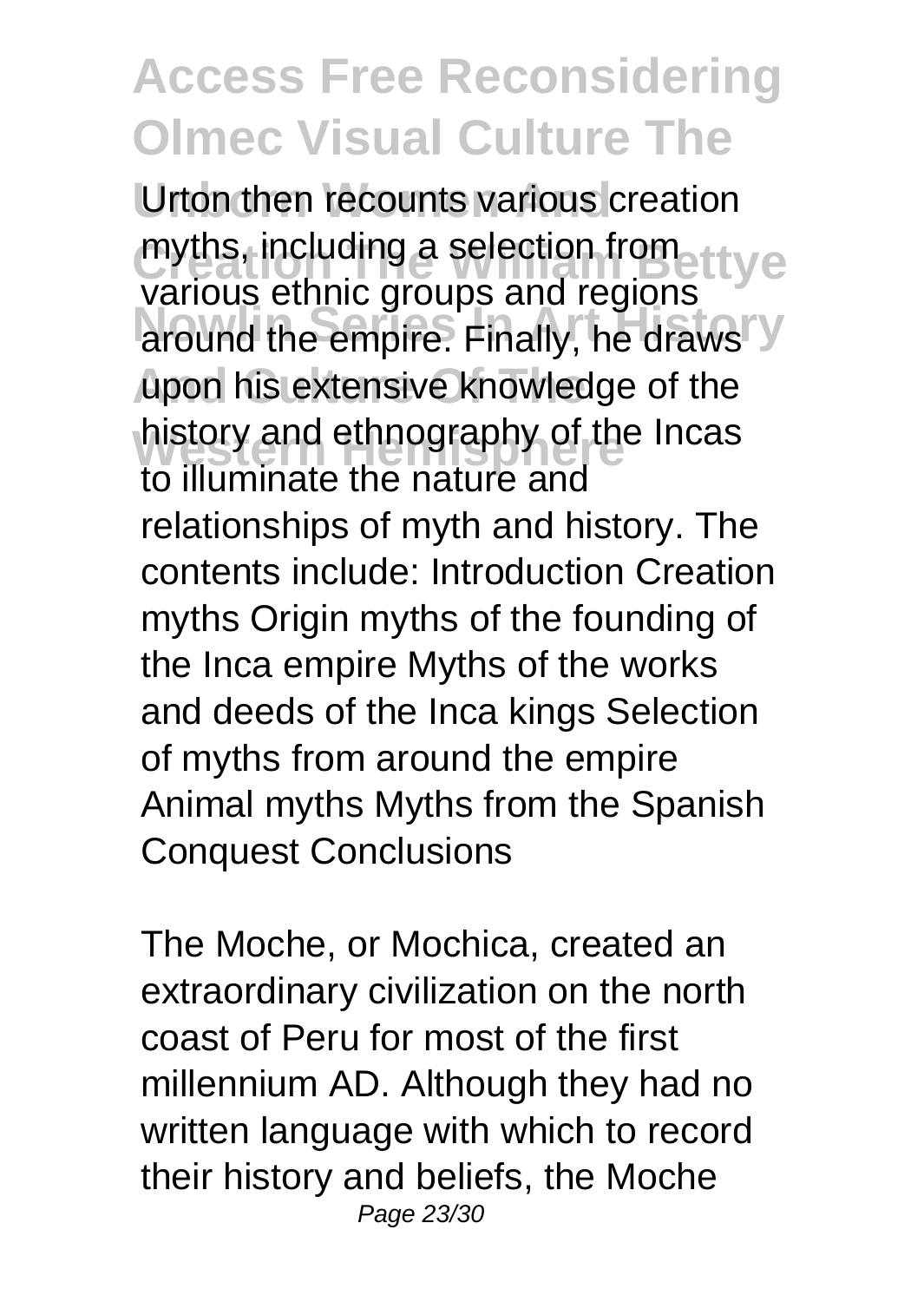built enormous ceremonial edifices and embellished them with mural ttye palmings applying supprinately. Moche artisans crafted remarkable ceramic vessels, which they painted<br>with timing and connect modeled paintings depicting supernatural with figures and scenes or modeled like sculpture, and mastered metallurgy in gold, silver, and copper to make impressive symbolic ornaments. They also wove textiles that were complex in execution and design. A senior scholar renowned for her discoveries about the Moche, Elizabeth P. Benson published the first English-language monograph on the subject in 1972. Now in this volume, she draws on decades of knowledge, as well as the findings of other researchers, to offer a grand overview of all that is currently known about the Moche. Touching on all significant Page 24/30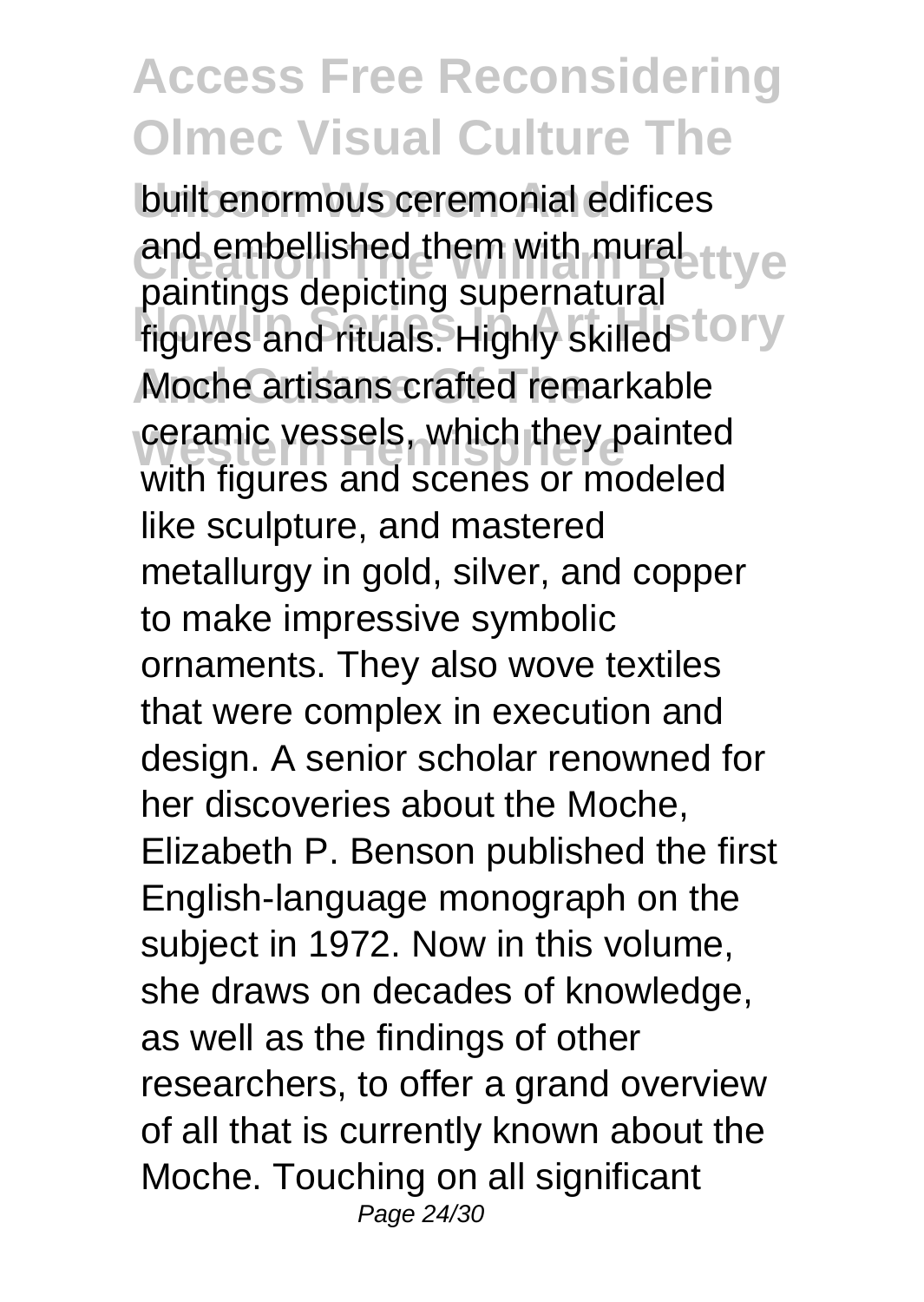aspects of Moche culture, she covers such topics as their worldview and **Such topics** as their worldview and murals, art and craft, supernatural <sup>O</sup>FY beings, government and warfare, and burial and the afterlife. She ritual life, ceremonial architecture and demonstrates that the Moche expressed, with symbolic language in metal and clay, what cultures in other parts of the world presented in writing. Indeed, Benson asserts that the accomplishments of the Moche are comparable to those of their Mesoamerica contemporaries, the Maya, which makes them one of the most advanced civilizations of pre-Columbian America.

The white-tailed deer had a prominent status in Maya civilization; it was the most important wild-animal food source at many inland Maya sites and Page 25/30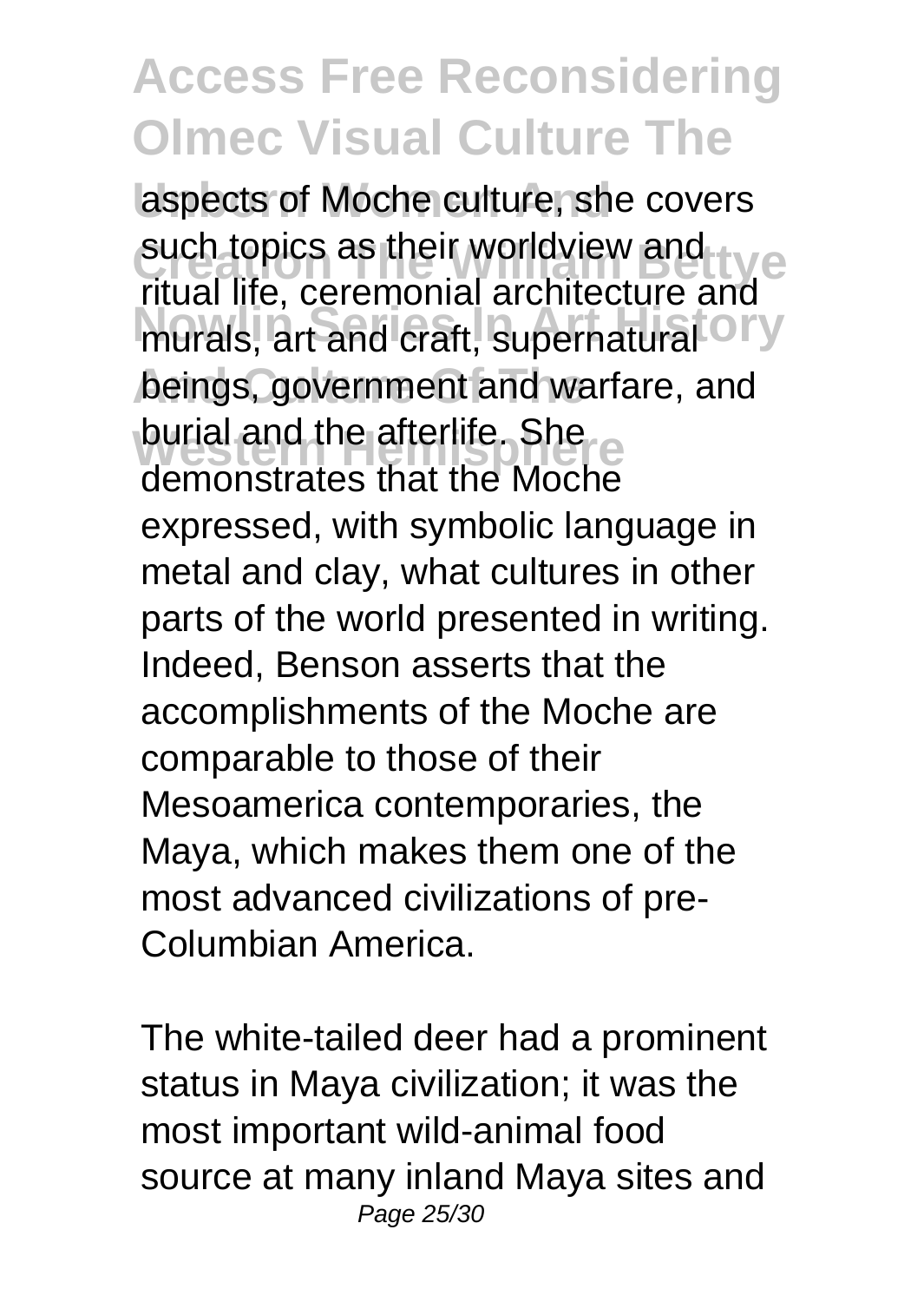also functioned as a major ceremonial symbol. Offering an in-depth semantic<br>conclusion this images: The Peast Between considers iconography,<sup>Story</sup> hieroglyphic texts, mythological discourses, and ritual narratives to analysis of this imagery, The Beast translate the significance and meaning of the vibrant metaphors expressed in a variety of artifacts depicting deer and hunting. Charting the progression of deer as a key component of the Maya diet, especially for elites, to the coupling of deer and maize in the Maya worldview, The Beast Between reveals a close and long-term interdependence. Not only are deer depicted naturalistically in hunting and ritual scenes, but they are also ascribed with human attributes. This rich imagery reflects the many ways in which deer hunting was linked to status, sexuality, and war as part of a Page 26/30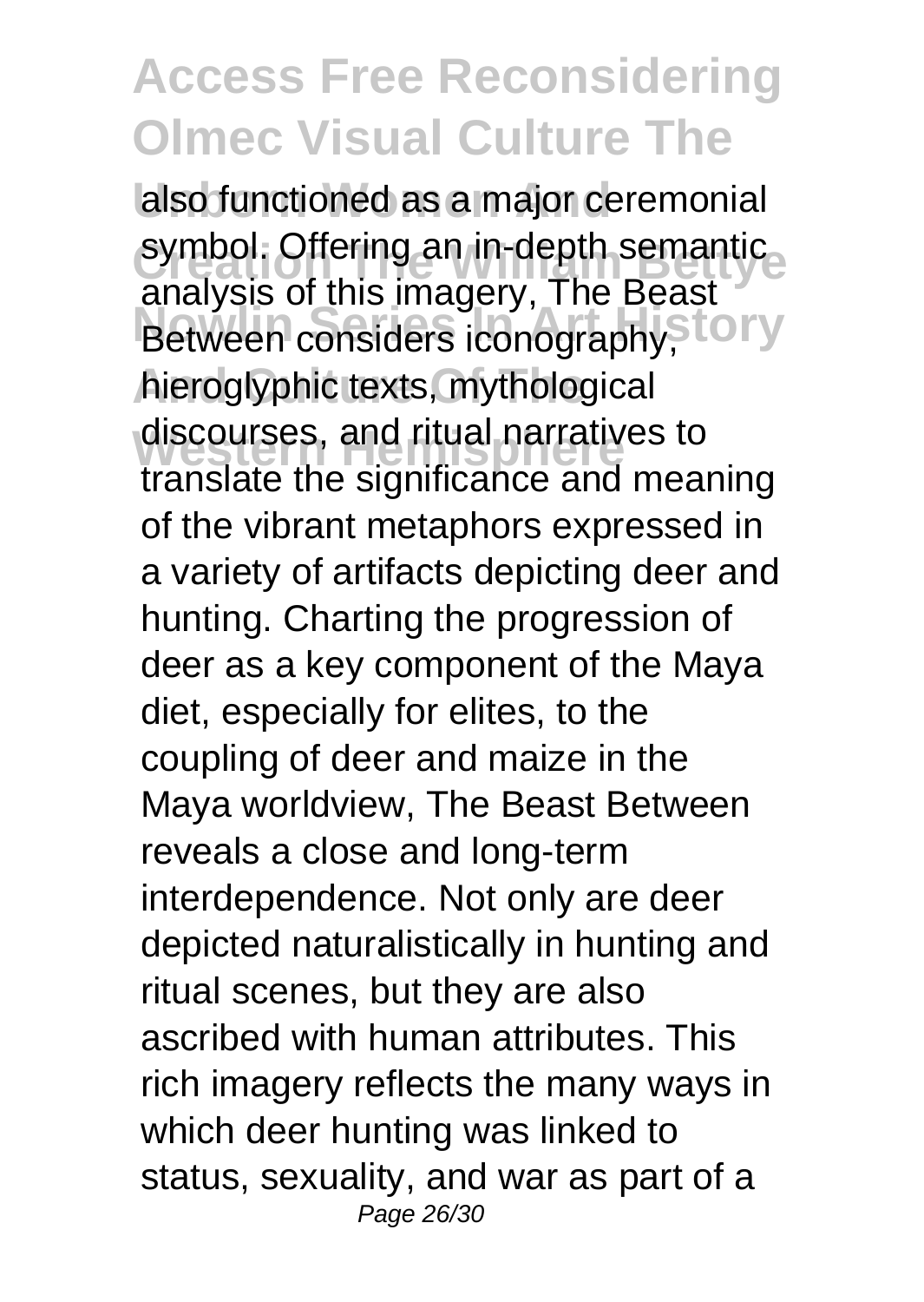deeper process to ensure the **regeneration of both agriculture and year of both agriculture and year** anoselly: Draming on mollicology.com ethnology, this illuminating work is poised to become a key resource for ancestry. Drawing on methodologies<br>of art bistory, archaeology, and STOTY multiple fields.

The significance of food and feasting to Pre-Columbian Mesoamerican cultures has been extensively studied by archaeologists, anthropologists and art historians. Foodways studies have been critical to our understanding of early agriculture, political economies, and the domestication and management of plants and animals. Scholars from diverse fields have explored the symbolic complexity of food and its preparation, as well as the social importance of feasting in contemporary and historical societies. Page 27/30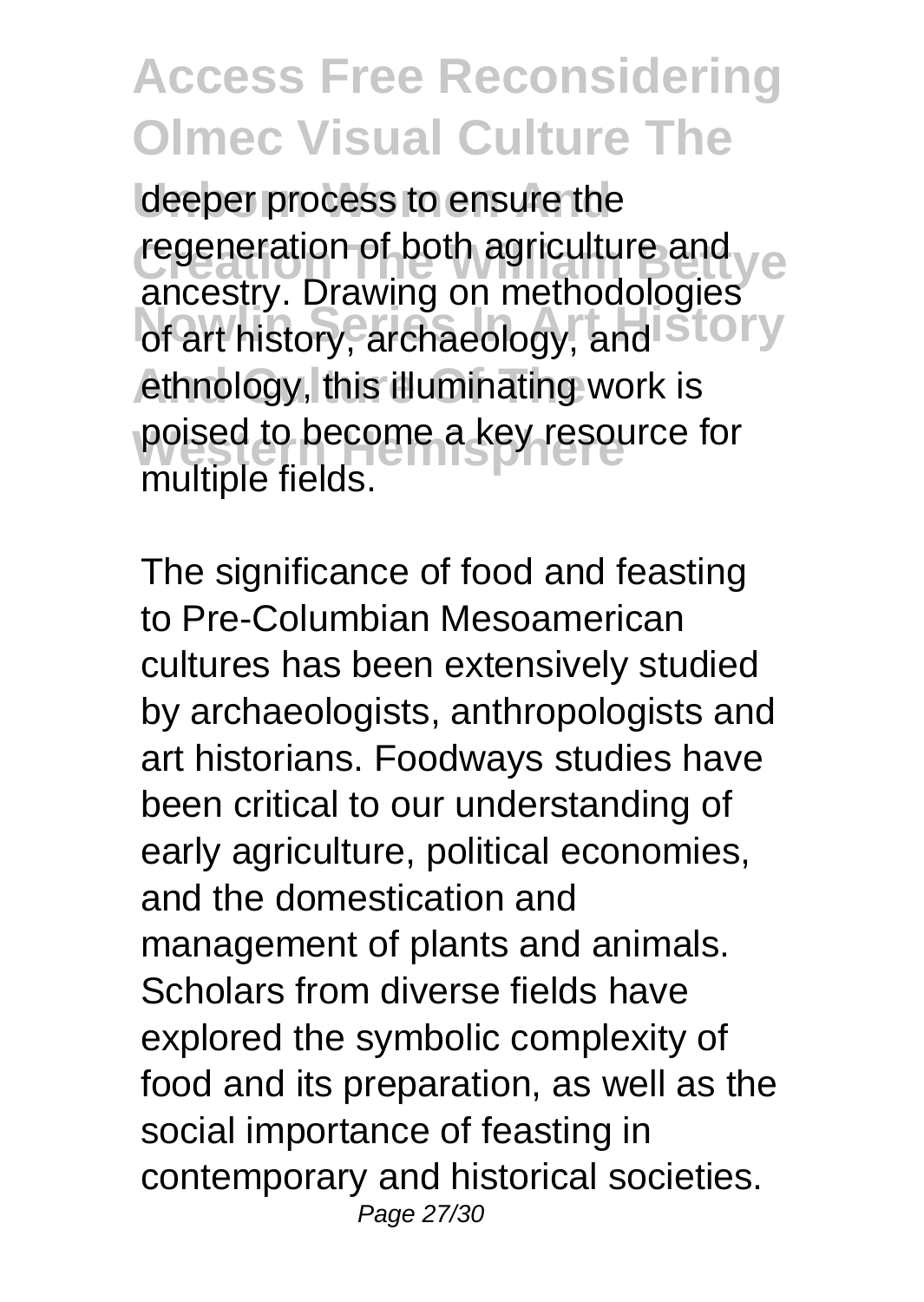This book unites these disciplinary **Perspectives — from the social and yet Existence In Art History**<br>
epigraphy — creating a work **History** comprehensive in scope, which reveals our increasing understanding biological sciences to art history and of the various roles of foods and cuisines in Mesoamerican cultures. The volume is organized thematically into three sections. Part 1 gives an overview of food and feasting practices as well as ancient economies in Mesoamerica. Part 2 details ethnographic, epigraphic and isotopic evidence of these practices. Finally, Part 3 presents the metaphoric value of food in Mesoamerican symbolism, ritual, and mythology. The resulting volume provides a thorough, interdisciplinary resource for understanding, food, feasting, and cultural practices in Mesoamerica. Page 28/30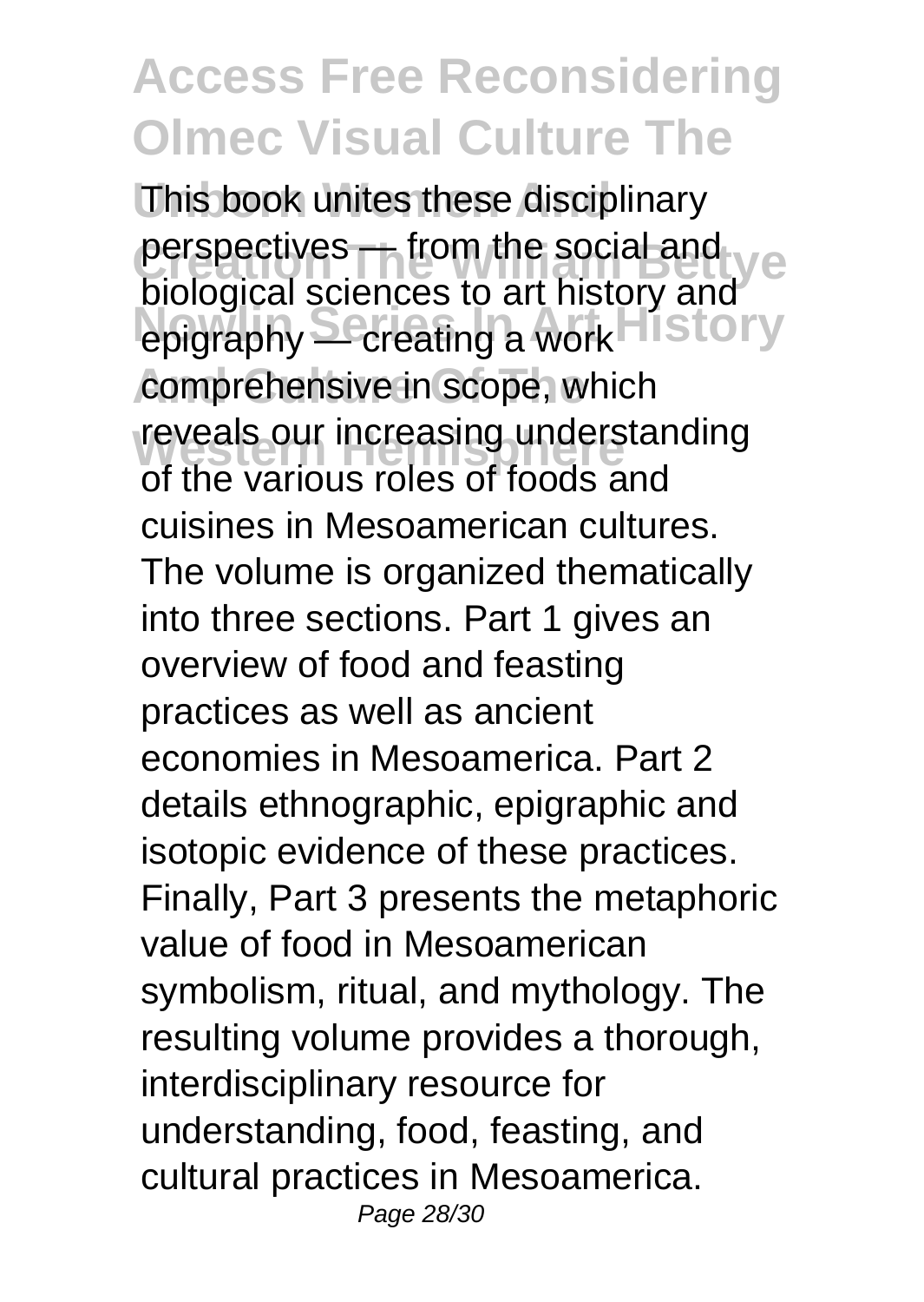**Access Free Reconsidering Olmec Visual Culture The Unborn Women And** This book provides a fresh and unique **Nowlin Series In Art History** caravans by bringing together a wealth of up-to-date research that explores the similarities and divergences of global perspective on the study of caravan lifeways in Africa, Eurasia, the Near East, Southwest Asia, Mesoamerica, and the Andes. The volume presents theoretical frameworks for caravan assessment and intercultural caravan crossings, pushing the boundaries of caravan route history and archaeology to consider the emergence, evolution, maintenance, and adaptations of caravans. Drawing from anthropological, archaeological, historical, geographical, economic, social, political, and art historical perspectives, the volume will be attractive to scholars of these Page 29/30